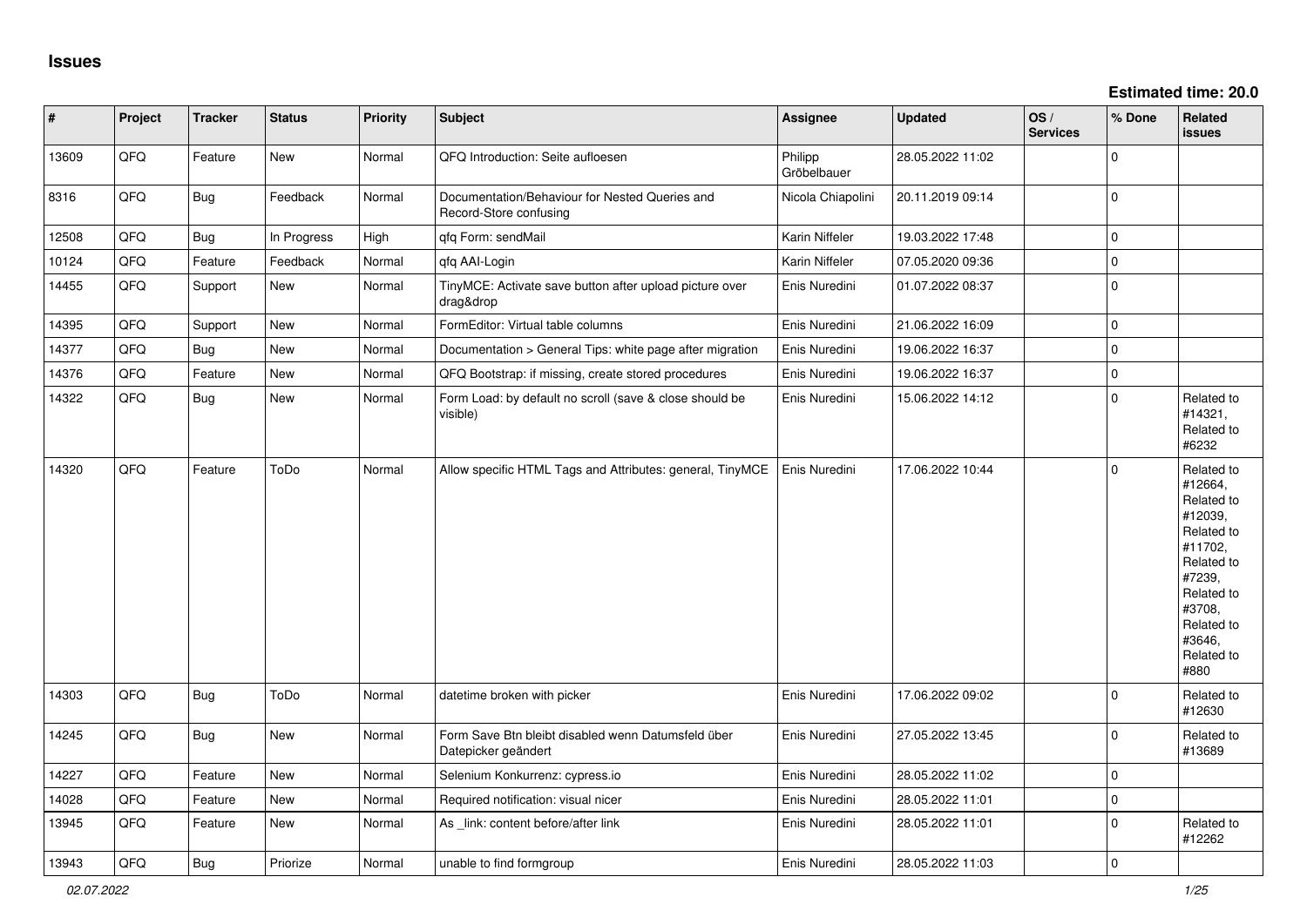| $\vert$ # | <b>Project</b> | <b>Tracker</b> | <b>Status</b>     | <b>Priority</b> | <b>Subject</b>                                                                        | <b>Assignee</b> | <b>Updated</b>   | OS/<br><b>Services</b> | % Done         | Related<br><b>issues</b>                                                    |
|-----------|----------------|----------------|-------------------|-----------------|---------------------------------------------------------------------------------------|-----------------|------------------|------------------------|----------------|-----------------------------------------------------------------------------|
| 13900     | QFQ            | Feature        | Priorize          | Normal          | Selenium: Check das Cookie/PDF funktioniert                                           | Enis Nuredini   | 25.03.2022 12:45 |                        | $\Omega$       |                                                                             |
| 13899     | QFQ            | <b>Bug</b>     | ToDo              | Normal          | Selenium: zum laufen bringen                                                          | Enis Nuredini   | 25.03.2022 10:24 |                        | 0              |                                                                             |
| 13767     | QFQ            | <b>Bug</b>     | Feedback          | Normal          | date/time-picker: required shows up/down button orange                                | Enis Nuredini   | 16.05.2022 23:16 |                        | $\Omega$       |                                                                             |
| 13757     | QFQ            | Feature        | New               | High            | QR / Bar-Code Plugin                                                                  | Enis Nuredini   | 19.03.2022 17:43 |                        | 0              |                                                                             |
| 13716     | QFQ            | Bug            | New               | High            | Firefox ask to store username/password                                                | Enis Nuredini   | 30.05.2022 09:31 |                        | $\overline{0}$ | Related to<br>#13827                                                        |
| 13689     | QFQ            | Bug            | New               | Normal          | Enter auf Eingabefeld mit ungültigem Wert führt zu blurry<br>Seite                    | Enis Nuredini   | 28.05.2022 10:53 |                        | 0              | Related to<br>#14245, Has<br>duplicate<br>#11891                            |
| 13608     | QFQ            | Feature        | Some day<br>maybe | Normal          | Automatic Browser Language Redirect                                                   | Enis Nuredini   | 17.06.2022 08:35 |                        | 0              |                                                                             |
| 12989     | QFQ            | Bug            | New               | Normal          | empty string does not trigger dynamic update                                          | Enis Nuredini   | 28.05.2022 11:09 |                        | 0              |                                                                             |
| 12630     | QFQ            | Feature        | In Progress       | Normal          | Input: date[time]: min / max values                                                   | Enis Nuredini   | 20.06.2022 18:31 |                        | 0              | Related to<br>#10096,<br>Related to<br>#14302,<br>Related to<br>#14303      |
| 12262     | QFQ            | Feature        | ToDo              | Normal          | Form buttons on top: more customable                                                  | Enis Nuredini   | 17.06.2022 10:44 |                        | 0              | Related to<br>#13945, Has<br>duplicate<br>#4046, Has<br>duplicate<br>#10080 |
| 12066     | QFQ            | Bug            | <b>New</b>        | High            | enterAsSubmit: Forward wird nicht ausgeführt                                          | Enis Nuredini   | 29.05.2022 09:23 |                        | 0              |                                                                             |
| 11892     | QFQ            | Feature        | New               | Normal          | tablesorter: columns with links are hard to order - new<br>qualifier 'Y: <ord>'</ord> | Enis Nuredini   | 23.03.2022 09:22 |                        | $\Omega$       |                                                                             |
| 11630     | QFQ            | Bug            | Feedback          | High            | Bitte check ob CALL() in 20.11.0 noch so funktioniert wie in<br>20.4.1                | Enis Nuredini   | 28.05.2022 13:45 |                        | $\Omega$       | Related to<br>#11325                                                        |
| 10782     | QFQ            | Feature        | Feedback          | Normal          | Tiny MCE: Image Upload                                                                | Enis Nuredini   | 16.05.2022 23:16 |                        | 0              | Related to<br>#12452                                                        |
| 10569     | QFQ            | Feature        | Priorize          | Normal          | link blank more safe                                                                  | Enis Nuredini   | 25.03.2022 12:44 |                        | 0              |                                                                             |
| 10463     | QFQ            | Feature        | New               | Normal          | Report_link: expliztes setzen von HTML Tags (Bedarf fuer<br>'data-selenium' & 'id')   | Enis Nuredini   | 23.03.2022 09:23 |                        | $\Omega$       | Related to<br>#7648                                                         |
| 9052      | QFQ            | Feature        | Feedback          | High            | Report: CodeMirror with SQL Syntax Highlight in FE                                    | Enis Nuredini   | 08.06.2022 10:25 |                        | 0              |                                                                             |
| 8891      | QFQ            | <b>Bug</b>     | <b>New</b>        | High            | formSubmitLog: do not log passwords                                                   | Enis Nuredini   | 25.03.2022 09:06 |                        | 0              |                                                                             |
| 3864      | QFQ            | Feature        | New               | Normal          | Encrypt / decrypt field                                                               | Enis Nuredini   | 30.06.2022 16:29 |                        | 0              |                                                                             |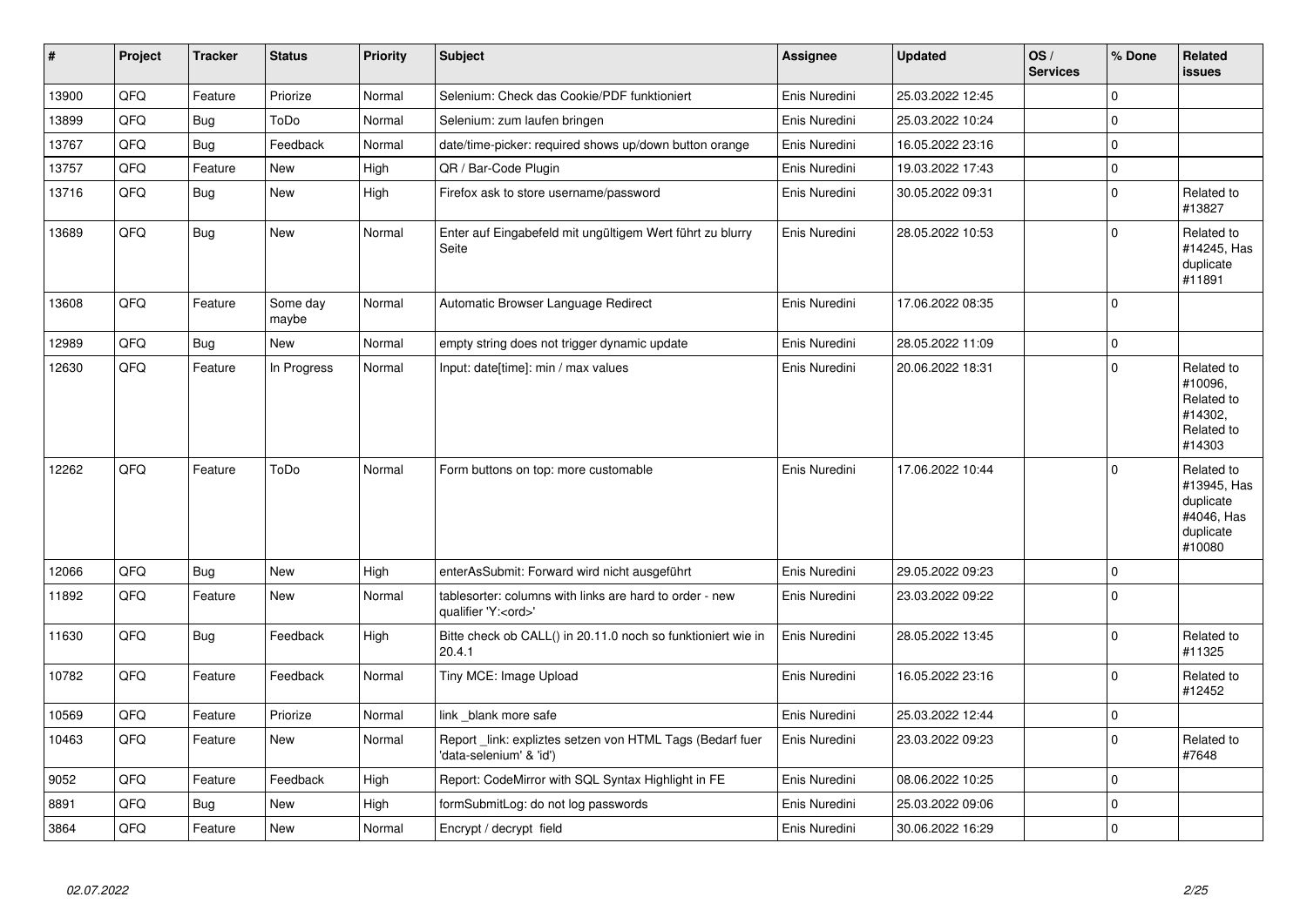| $\pmb{\sharp}$ | Project | <b>Tracker</b> | <b>Status</b>              | <b>Priority</b> | <b>Subject</b>                                                                           | Assignee            | <b>Updated</b>   | OS/<br><b>Services</b> | % Done      | Related<br>issues                                                      |
|----------------|---------|----------------|----------------------------|-----------------|------------------------------------------------------------------------------------------|---------------------|------------------|------------------------|-------------|------------------------------------------------------------------------|
| 13572          | QFQ     | Feature        | Feedback                   | Normal          | Form Load: misleading error message on trying to load non<br>existent primary record     | Enis Nuredini       | 16.05.2022 23:16 |                        | 100         |                                                                        |
| 3613           | QFQ     | <b>Bug</b>     | Some day<br>maybe          | Normal          | note /note unchecked -> note div (col-md) wird weiterhin<br>gerendert                    | Elias Villiger      | 01.02.2020 23:19 |                        | 100         |                                                                        |
| 11347          | QFQ     | <b>Bug</b>     | Feedback                   | Normal          | If Bedingungen funktionieren nicht korrekt                                               | Christoph Fuchs     | 21.03.2021 20:37 |                        | $\Omega$    |                                                                        |
| 14371          | QFQ     | Feature        | Priorize                   | Normal          | <b>LDAP via REPORT</b>                                                                   | <b>Carsten Rose</b> | 19.06.2022 16:37 |                        | $\Omega$    |                                                                        |
| 14323          | QFQ     | <b>Bug</b>     | In Progress                | Normal          | Report: render=both single - no impact                                                   | <b>Carsten Rose</b> | 19.06.2022 18:31 |                        | $\Omega$    |                                                                        |
| 14305          | QFQ     | <b>Bug</b>     | New                        | Normal          | Inline Report editing does not create history entries                                    | Carsten Rose        | 10.06.2022 11:55 |                        | $\Omega$    |                                                                        |
| 14304          | QFQ     | <b>Bug</b>     | <b>New</b>                 | Normal          | table sorter view safer does not work                                                    | Carsten Rose        | 10.06.2022 11:49 |                        | $\mathbf 0$ |                                                                        |
| 14290          | QFQ     | Feature        | Priorize                   | Normal          | FormEditor: Show Table Definition                                                        | <b>Carsten Rose</b> | 19.06.2022 16:37 |                        | $\Omega$    |                                                                        |
| 14283          | QFQ     | <b>Bug</b>     | Priorize                   | Normal          | HEIC / HEIF convert doesn't trigger                                                      | Carsten Rose        | 19.06.2022 16:37 |                        | $\mathbf 0$ |                                                                        |
| 14233          | QFQ     | <b>Bug</b>     | New                        | Normal          | AS _link: question - HTML is not rendered                                                | Carsten Rose        | 28.05.2022 11:02 |                        | $\mathbf 0$ |                                                                        |
| 14187          | QFQ     | Feature        | <b>New</b>                 | High            | qfq.log: show current URL                                                                | <b>Carsten Rose</b> | 28.05.2022 11:02 |                        | $\Omega$    | Related to<br>#13933,<br>Related to<br>#12532,<br>Related to<br>#11893 |
| 14175          | QFQ     | Bug            | In Progress                | Normal          | Opening a form with no QFQ Session cookie fails                                          | Carsten Rose        | 03.06.2022 10:40 |                        | $\mathbf 0$ |                                                                        |
| 14091          | QFQ     | <b>Bug</b>     | New                        | Normal          | inconsistent template path for twig                                                      | Carsten Rose        | 19.04.2022 18:36 |                        | $\Omega$    |                                                                        |
| 14090          | QFQ     | Feature        | <b>New</b>                 | Normal          | Nützliche script funktionen                                                              | <b>Carsten Rose</b> | 28.05.2022 11:03 |                        | $\Omega$    |                                                                        |
| 14077          | QFQ     | <b>Bug</b>     | <b>New</b>                 | Normal          | As _link: Attribute 'class' missing by r:1 and r:3 - but should<br>set                   | <b>Carsten Rose</b> | 28.05.2022 11:02 |                        | $\Omega$    | Related to<br>#5342,<br>Related to<br>#4343                            |
| 13843          | QFQ     | Feature        | <b>New</b>                 | Normal          | Create JWT via QFQ                                                                       | Carsten Rose        | 19.03.2022 17:42 |                        | $\Omega$    |                                                                        |
| 13841          | QFQ     | Feature        | New                        | Normal          | Create PDF via iText - evaluate                                                          | <b>Carsten Rose</b> | 19.03.2022 17:42 |                        | $\Omega$    |                                                                        |
| 13706          | QFQ     | <b>Bug</b>     | <b>New</b>                 | Normal          | Wrong CheckType in FieldElement LastStatus of Form Cron                                  | <b>Carsten Rose</b> | 21.01.2022 18:20 |                        | $\mathbf 0$ |                                                                        |
| 13700          | QFQ     | Feature        | New                        | Normal          | Redesign qfq.io Seite                                                                    | Carsten Rose        | 19.03.2022 17:43 |                        | $\Omega$    |                                                                        |
| 13659          | QFQ     | Bug            | New                        | Normal          | wrong sanitize class applied to R-store                                                  | <b>Carsten Rose</b> | 15.01.2022 14:23 |                        | $\mathbf 0$ |                                                                        |
| 13592          | QFQ     | Bug            | New                        | Normal          | QFQ Build Queue: das vergeben von Tags klappt nicht. Es<br>werden keine Releases gebaut. | Carsten Rose        | 19.03.2022 17:45 |                        | $\Omega$    |                                                                        |
| 13566          | QFQ     | Feature        | Ready to sync<br>(develop) | Normal          | Delete config-example.gfg.php file                                                       | Carsten Rose        | 23.12.2021 09:25 |                        | $\Omega$    |                                                                        |
| 13467          | QFQ     | Feature        | <b>New</b>                 | Normal          | ChangeLog Generator                                                                      | Carsten Rose        | 19.03.2022 17:46 |                        | $\Omega$    | Related to<br>#11460                                                   |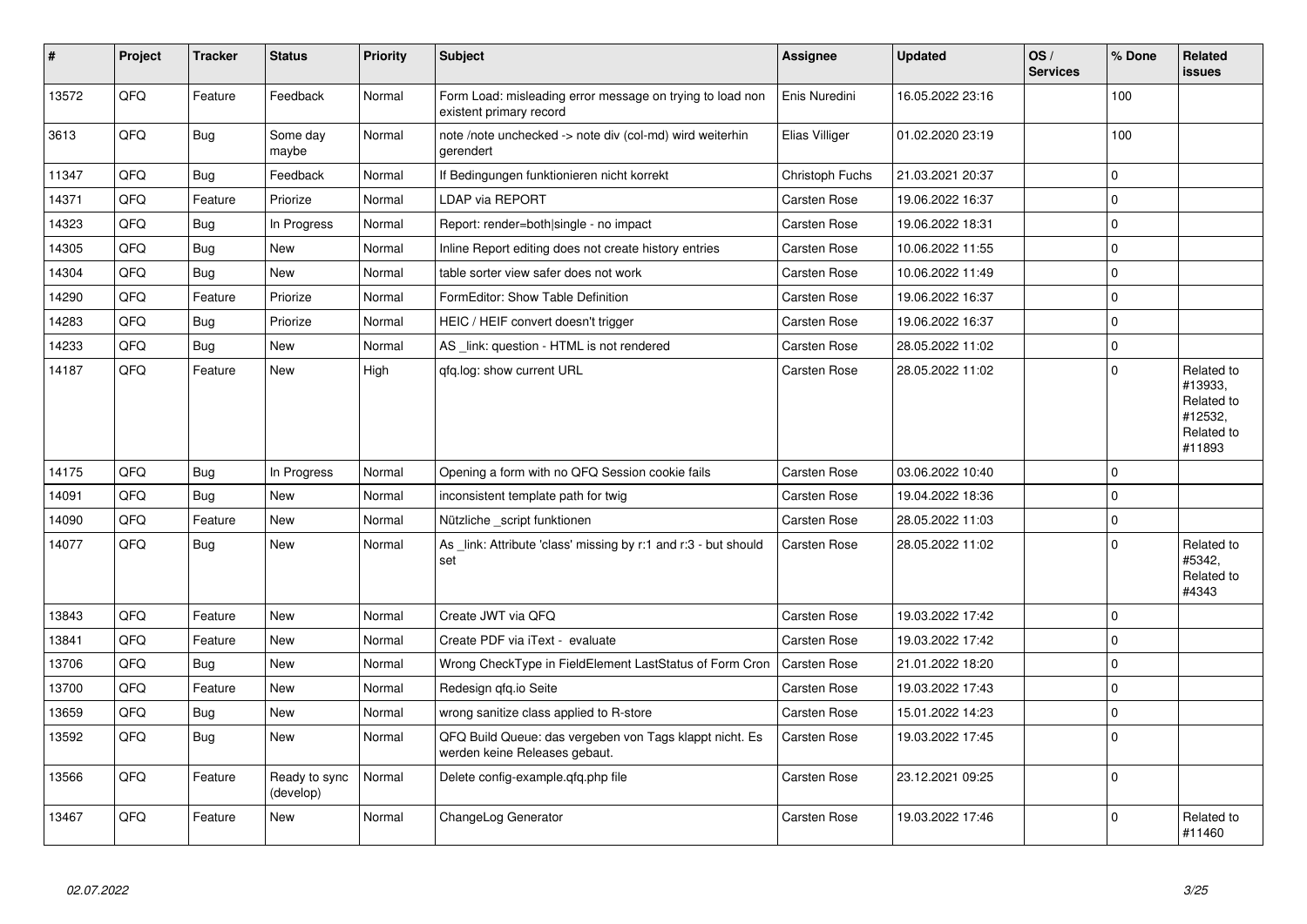| #     | Project | <b>Tracker</b> | <b>Status</b>     | <b>Priority</b> | <b>Subject</b>                                                                                                                                      | <b>Assignee</b> | <b>Updated</b>   | OS/<br><b>Services</b> | % Done      | Related<br><b>issues</b>                                              |
|-------|---------|----------------|-------------------|-----------------|-----------------------------------------------------------------------------------------------------------------------------------------------------|-----------------|------------------|------------------------|-------------|-----------------------------------------------------------------------|
| 13460 | QFQ     | <b>Bug</b>     | New               | Normal          | Doc: Password set/reset  password should not processed<br>with 'html encode'                                                                        | Carsten Rose    | 19.03.2022 17:46 |                        | $\mathbf 0$ |                                                                       |
| 13451 | QFQ     | Bug            | <b>New</b>        | Normal          | Character Counter / Max Character: Problem in Safari                                                                                                | Carsten Rose    | 15.04.2022 17:18 |                        | $\mathbf 0$ |                                                                       |
| 13354 | QFQ     | Feature        | New               | Normal          | Using Websocket in QFQ                                                                                                                              | Carsten Rose    | 10.11.2021 15:47 |                        | $\mathbf 0$ |                                                                       |
| 13332 | QFQ     | Bug            | New               | Normal          | Multi Form: Required Felder werden visuell nicht markiert.                                                                                          | Carsten Rose    | 19.03.2022 17:47 |                        | $\mathbf 0$ |                                                                       |
| 13331 | QFQ     | <b>Bug</b>     | New               | Normal          | Multi Form: Clear Icon misplaced                                                                                                                    | Carsten Rose    | 19.03.2022 17:47 |                        | $\mathbf 0$ |                                                                       |
| 12974 | QFQ     | <b>Bug</b>     | New               | High            | Sanitize Queries in Action-Elements                                                                                                                 | Carsten Rose    | 07.12.2021 17:19 |                        | $\mathbf 0$ |                                                                       |
| 12716 | QFQ     | <b>Bug</b>     | New               | Normal          | template group: Pattern only applied to first instance                                                                                              | Carsten Rose    | 19.03.2022 17:47 |                        | $\mathbf 0$ |                                                                       |
| 12714 | QFQ     | <b>Bug</b>     | New               | Normal          | Conversion of GIF to PDF broken when GIF contains Alpha.                                                                                            | Carsten Rose    | 19.03.2022 17:49 |                        | $\mathbf 0$ |                                                                       |
| 12702 | QFQ     | Bug            | New               | High            | templateGroup: broken in multiDb Setup                                                                                                              | Carsten Rose    | 14.12.2021 16:02 |                        | $\mathbf 0$ |                                                                       |
| 12679 | QFQ     | Feature        | New               | Normal          | tablesorter: custom column width                                                                                                                    | Carsten Rose    | 16.06.2021 11:10 |                        | $\mathbf 0$ |                                                                       |
| 12670 | QFQ     | Bug            | New               | High            | Dropdown-Menu classes können nicht mehr angegeben<br>werden                                                                                         | Carsten Rose    | 07.12.2021 17:19 |                        | $\mathbf 0$ |                                                                       |
| 12664 | QFQ     | Feature        | <b>New</b>        | Normal          | TinyMCE: report/remove malicous HTML/JS Code                                                                                                        | Carsten Rose    | 19.03.2022 17:47 |                        | $\mathbf 0$ | Related to<br>#14320                                                  |
| 12611 | QFQ     | Feature        | Some day<br>maybe | Normal          | Refactoring: Bootstrap with Lazy Loading                                                                                                            | Carsten Rose    | 08.06.2022 10:37 |                        | $\mathbf 0$ | Related to<br>#12490,<br>Related to<br>#10013,<br>Related to<br>#7732 |
| 12603 | QFQ     | Feature        | New               | Normal          | Dropdown (Select), Radio, checkbox:<br>itemListAlways={{!SELECT key, value}}                                                                        | Carsten Rose    | 19.03.2022 17:47 |                        | $\mathbf 0$ |                                                                       |
| 12581 | QFQ     | Bug            | New               | Normal          | Form.forward=close: Record 'new' in new browser tab ><br>save (& close) >> Form is not reloaded with new created<br>record id and stays in mode=new | Carsten Rose    | 19.03.2022 17:48 |                        | $\mathbf 0$ |                                                                       |
| 12546 | QFQ     | <b>Bug</b>     | Feedback          | Normal          | Branch 'Development' - Unit Tests mit dirty workaround<br>angepasst                                                                                 | Carsten Rose    | 19.03.2022 17:48 |                        | $\mathbf 0$ |                                                                       |
| 12545 | QFQ     | Bug            | <b>New</b>        | Urgent          | sql.log not created / updated                                                                                                                       | Carsten Rose    | 14.12.2021 16:02 |                        | $\mathbf 0$ |                                                                       |
| 12544 | QFQ     | Feature        | New               | High            | a) ' AS _link' new also as ' AS _format', b) sortierung via<br>'display: none;', c) '_format' benoeitgt nicht zwingend<br>u/U/p/m/z/d               | Carsten Rose    | 14.12.2021 16:03 |                        | $\mathbf 0$ |                                                                       |
| 12532 | QFQ     | Feature        | New               | High            | SIP-Parameter bei Seitenaufruf in Browser-Console<br>anzeigen                                                                                       | Carsten Rose    | 07.12.2021 17:19 |                        | $\mathbf 0$ | Related to<br>#11893,<br>Related to<br>#14187                         |
| 12520 | QFQ     | <b>Bug</b>     | New               | Normal          | Switch FE User: still active even FE User session expired                                                                                           | Carsten Rose    | 19.03.2022 17:48 |                        | $\mathbf 0$ |                                                                       |
| 12513 | QFG     | Bug            | New               | High            | Implement server side check of maxlength                                                                                                            | Carsten Rose    | 07.12.2021 17:19 |                        | $\pmb{0}$   |                                                                       |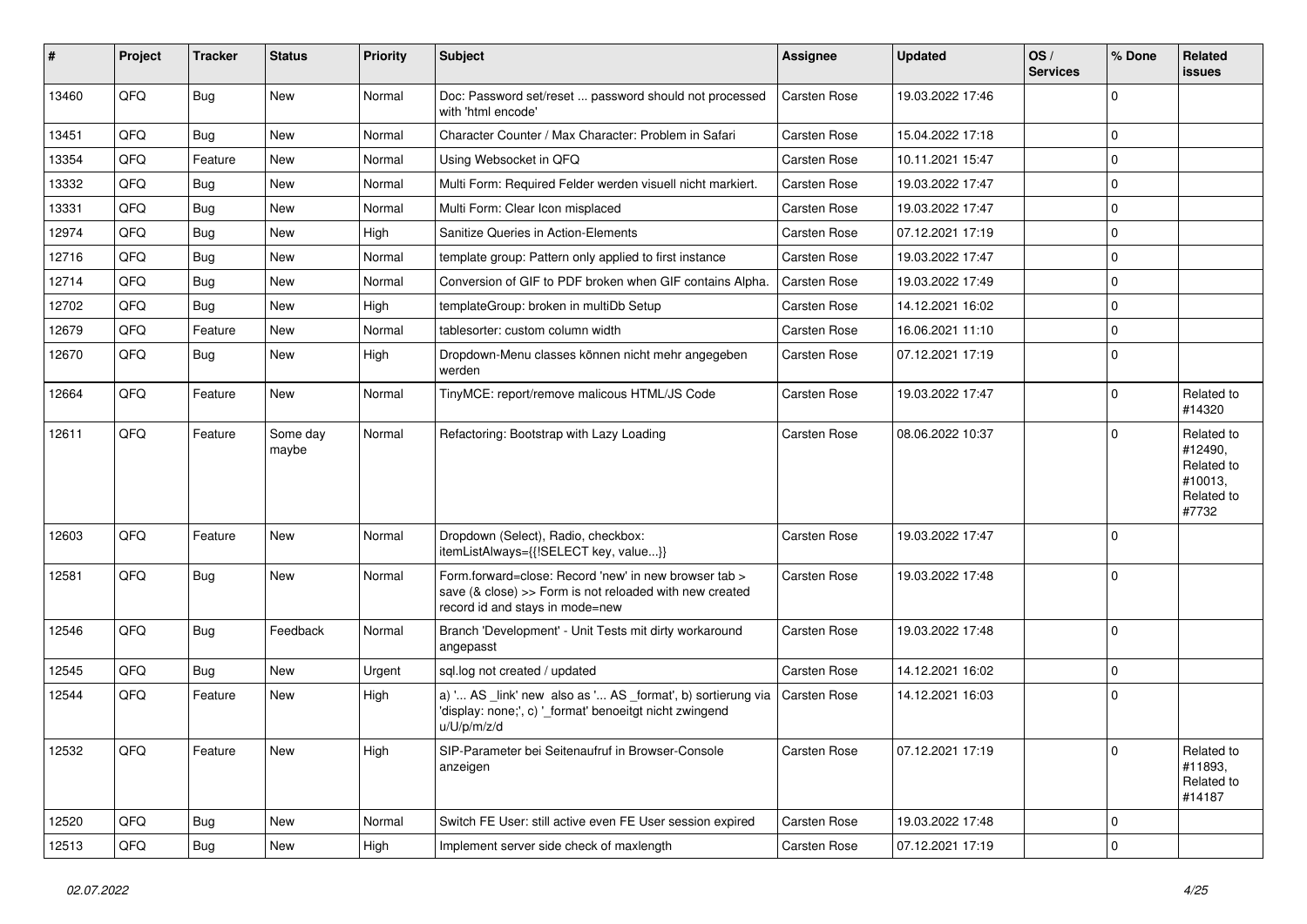| #     | Project | <b>Tracker</b> | <b>Status</b>     | <b>Priority</b> | <b>Subject</b>                                                                                                 | <b>Assignee</b>     | <b>Updated</b>   | OS/<br><b>Services</b> | % Done      | Related<br>issues                             |
|-------|---------|----------------|-------------------|-----------------|----------------------------------------------------------------------------------------------------------------|---------------------|------------------|------------------------|-------------|-----------------------------------------------|
| 12512 | QFQ     | Bug            | New               | Normal          | Some MySQL Installation can't use 'stored procedures'                                                          | <b>Carsten Rose</b> | 19.03.2022 17:48 |                        | 0           |                                               |
| 12504 | QFQ     | Feature        | Priorize          | Normal          | sql.log: report fe.id                                                                                          | Carsten Rose        | 05.05.2021 22:09 |                        | 0           |                                               |
| 12503 | QFQ     | Feature        | Priorize          | Normal          | Detect dangerous UPDATE statement with missing WHERE                                                           | <b>Carsten Rose</b> | 05.05.2021 22:09 |                        | $\mathbf 0$ |                                               |
| 12480 | QFQ     | Feature        | New               | Normal          | If QFQ upgrade is running, block further request                                                               | <b>Carsten Rose</b> | 03.05.2021 20:45 |                        | 0           |                                               |
| 12477 | QFQ     | Feature        | New               | Normal          | Support for refactoring: Form, FormElement, diverse<br>Tabellen/Spalten, tt-content Records                    | Carsten Rose        | 03.05.2021 20:45 |                        | $\mathbf 0$ |                                               |
| 12474 | QFQ     | Feature        | New               | Normal          | Check BaseConfigURL if it is given and the the last char is '                                                  | Carsten Rose        | 03.05.2021 20:45 |                        | $\mathbf 0$ |                                               |
| 12468 | QFQ     | <b>Bug</b>     | New               | Urgent          | Form: update Form.title after save                                                                             | Carsten Rose        | 03.05.2021 21:12 |                        | 0           |                                               |
| 12465 | QFQ     | Feature        | New               | Normal          | QFQ Function: use in FE to fill StoreRecord                                                                    | Carsten Rose        | 05.05.2021 21:58 |                        | $\mathbf 0$ |                                               |
| 12463 | QFQ     | <b>Bug</b>     | ToDo              | High            | QFQ Function: 'function' and 'sql' on same level - output of<br>sal is shown two times.                        | Carsten Rose        | 15.12.2021 16:31 |                        | $\mathbf 0$ |                                               |
| 12452 | QFQ     | Feature        | Priorize          | Normal          | BaseURL: alsways with '/' at the end                                                                           | Carsten Rose        | 19.06.2022 13:45 |                        | $\mathbf 0$ | Related to<br>#10782                          |
| 12439 | QFQ     | Feature        | In Progress       | Normal          | TinyMCE Paste from Word & Character Count/Limit                                                                | <b>Carsten Rose</b> | 05.05.2021 22:15 |                        | $\mathbf 0$ |                                               |
| 12413 | QFQ     | Feature        | New               | Normal          | STORE_TYPO3: enhance for {{be_users.email:T}},<br>{{fe users.email:T}}                                         | Carsten Rose        | 03.05.2021 20:45 |                        | $\mathbf 0$ | Related to<br>#12412,<br>Related to<br>#10012 |
| 12412 | QFQ     | Feature        | New               | Normal          | Action/Escape qualifier 'e' (empty), '0': if given, an empty<br>string (or '0') will be treated as 'not found' | <b>Carsten Rose</b> | 08.05.2021 09:40 |                        | $\Omega$    | Related to<br>#12413,<br>Related to<br>#10012 |
| 12400 | QFQ     | Feature        | New               | Normal          | Tutorial ist in QFQ Doku, Wird in der Suche gefunden, es<br>gibt aber kein Menupunkt - Inhalt ueberpruefen     | Carsten Rose        | 03.05.2021 20:45 |                        | $\mathbf 0$ |                                               |
| 12395 | QFQ     | Bug            | ToDo              | High            | QFQ Function: Result two times shown                                                                           | <b>Carsten Rose</b> | 18.02.2022 08:59 |                        | $\pmb{0}$   |                                               |
| 12337 | QFQ     | Feature        | Some day<br>maybe | Normal          | Database.php: better caching                                                                                   | Carsten Rose        | 16.09.2021 15:10 |                        | $\mathbf 0$ |                                               |
| 12330 | QFQ     | Feature        | <b>New</b>        | Normal          | Copy to input field / text area / TinyMCE                                                                      | Carsten Rose        | 07.04.2021 09:01 |                        | $\mathbf 0$ |                                               |
| 12327 | QFQ     | Bug            | New               | Normal          | Copy to clipboard: Glyphicon can not be changed                                                                | Carsten Rose        | 27.12.2021 17:59 |                        | 0           |                                               |
| 12325 | QFQ     | Bug            | Priorize          | Normal          | MultiDB form.dblndex not working for report syntax                                                             | <b>Carsten Rose</b> | 07.09.2021 13:37 |                        | $\mathbf 0$ | Related to<br>#12145,<br>Related to<br>#12314 |
| 12315 | QFQ     | Feature        | Some day<br>maybe | Normal          | Form History (Diffs) / Backups                                                                                 | Carsten Rose        | 16.09.2021 15:10 |                        | $\pmb{0}$   |                                               |
| 12269 | QFQ     | Feature        | New               | Normal          | 2FA - Login                                                                                                    | Carsten Rose        | 03.05.2021 20:45 |                        | $\pmb{0}$   |                                               |
| 12187 | QFQ     | Bug            | New               | Normal          | Trigger FormAsFile() via Report: probably problem with multi   Carsten Rose<br>DB setup                        |                     | 20.03.2021 21:20 |                        | 0           |                                               |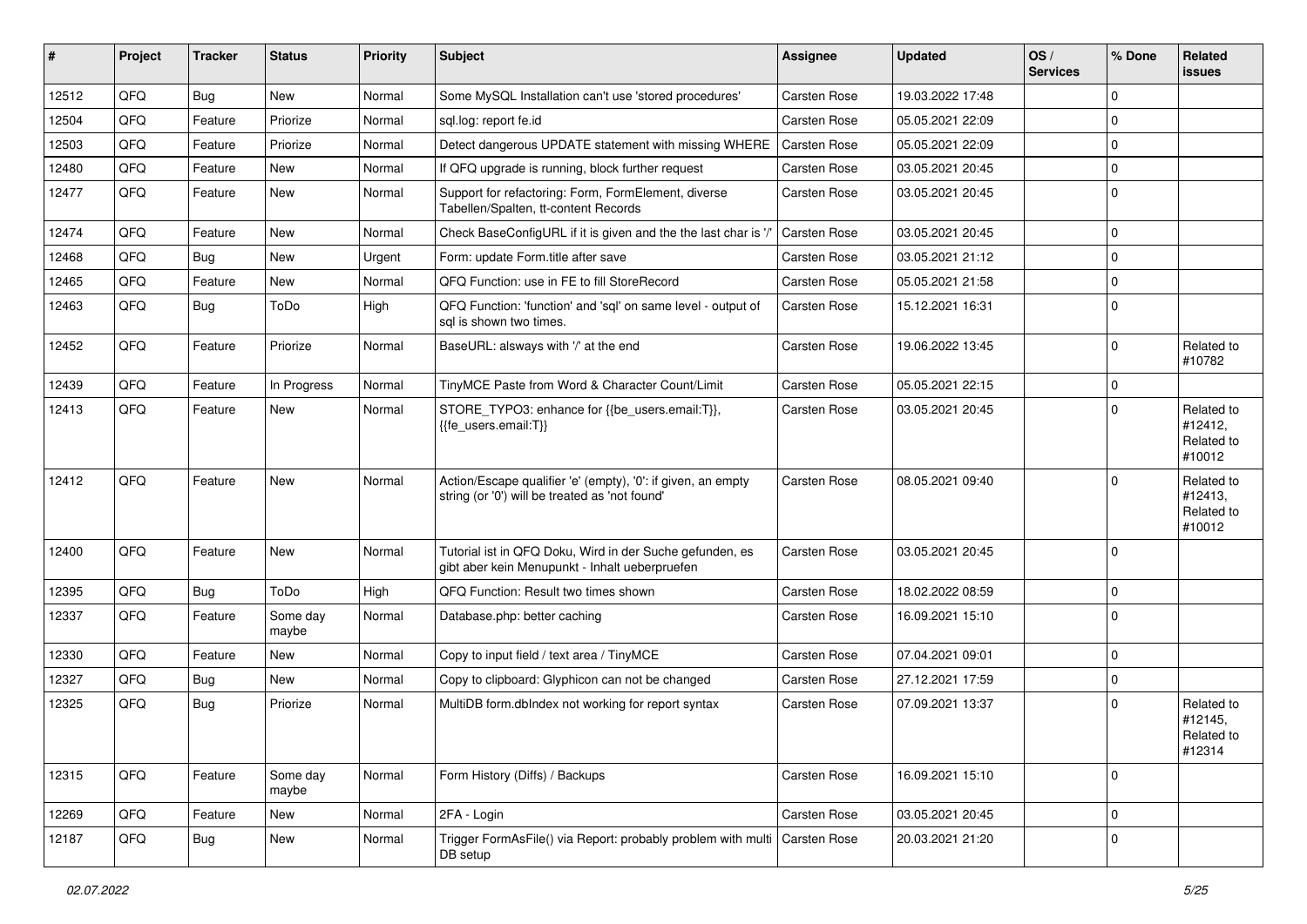| #     | Project | <b>Tracker</b> | <b>Status</b> | <b>Priority</b> | <b>Subject</b>                                                                                                      | <b>Assignee</b>                                        | <b>Updated</b>   | OS/<br><b>Services</b> | % Done   | Related<br><b>issues</b>                      |                      |
|-------|---------|----------------|---------------|-----------------|---------------------------------------------------------------------------------------------------------------------|--------------------------------------------------------|------------------|------------------------|----------|-----------------------------------------------|----------------------|
| 12186 | QFQ     | Feature        | New           | High            | TinyMCE Config für Objekte                                                                                          | <b>Carsten Rose</b>                                    | 07.12.2021 17:19 |                        | 0        | <b>Blocks</b><br>#12632                       |                      |
| 12163 | QFQ     | Feature        | New           | Normal          | Checkbox: table wrap                                                                                                | <b>Carsten Rose</b>                                    | 03.05.2021 20:51 |                        | 0        |                                               |                      |
| 12162 | QFQ     | Feature        | New           | Normal          | FE.type=sendmail: personalized mailing (several mails) via<br>template                                              | Carsten Rose                                           | 03.05.2021 20:45 |                        | $\Omega$ |                                               |                      |
| 12146 | QFQ     | Feature        | New           | Normal          | Autocron Job: Anzeigen wann der naechste Job ausgefuehrt   Carsten Rose<br>wird, resp das er nicht ausgefuehrt wird |                                                        | 15.03.2021 15:23 |                        | 0        |                                               |                      |
| 12133 | QFQ     | Bug            | New           | Normal          | NPM, phpSpreadSheet aktualisieren                                                                                   | <b>Carsten Rose</b>                                    | 15.03.2021 09:04 |                        | $\Omega$ |                                               |                      |
| 12119 | QFQ     | Feature        | <b>New</b>    | Normal          | AS paged: error message missing if there ist no 'r' argumen                                                         | <b>Carsten Rose</b>                                    | 03.05.2021 20:51 |                        | 0        |                                               |                      |
| 12109 | QFQ     | Feature        | New           | Normal          | Donwload Link: Plain, SIP, Persistent Link, Peristent SIP -<br>new notation                                         | <b>Carsten Rose</b>                                    | 03.05.2021 20:45 |                        | 0        | Related to<br>#12085                          |                      |
| 12045 | QFQ     | Bug            | New           | Normal          | templateGroup afterSave FE: Aufruf ohne<br>sqlHonorFormElements funktioniert nicht                                  | <b>Carsten Rose</b>                                    | 18.02.2021 16:33 |                        | 0        |                                               |                      |
| 12040 | QFQ     | Bug            | New           | Normal          | FE Mode 'hidden' für zwei FEs auf einer Zeile                                                                       | <b>Carsten Rose</b>                                    | 18.02.2021 10:13 |                        | 0        |                                               |                      |
| 12024 | QFQ     | Feature        | New           | Normal          | Excel Export: text columns by default decode<br>htmlspeciachar()                                                    | Carsten Rose                                           | 17.02.2021 23:55 |                        | 0        | Related to<br>#12022                          |                      |
| 12023 | QFQ     | Feature        | New           | Normal          | MySQL Stored Precdure: QDECODESPECIALCHAR()                                                                         | Carsten Rose                                           | 16.02.2021 11:16 |                        | 0        | Related to<br>#12022                          |                      |
| 11980 | QFQ     | Feature        | In Progress   | Normal          | protected verzeichnis MUSS geschützt werden                                                                         | Carsten Rose                                           | 07.09.2021 13:30 |                        | 0        |                                               |                      |
| 11955 | QFQ     | Feature        | New           | Normal          | subrecord: new title option to set <th> attributes - e.g. to<br/>customize tablesorter options.</th>                | attributes - e.g. to<br>customize tablesorter options. | Carsten Rose     | 03.05.2021 20:47       |          | 0                                             | Related to<br>#11775 |
| 11893 | QFQ     | Feature        | New           | High            | Broken SIP: a) only report one time, b) only report in main<br>column                                               | Carsten Rose                                           | 12.05.2021 12:13 |                        | 0        | Related to<br>#12532,<br>Related to<br>#14187 |                      |
| 11775 | QFQ     | Feature        | New           | Normal          | Subrecord Tooltip pro Feld                                                                                          | <b>Carsten Rose</b>                                    | 18.12.2020 15:22 |                        | 0        | Related to<br>#11955                          |                      |
| 11752 | QFQ     | <b>Bug</b>     | New           | Normal          | checkbox renders multiple input elements with same name                                                             | <b>Carsten Rose</b>                                    | 17.12.2020 14:58 |                        | 0        | Related to<br>#11750                          |                      |
| 11747 | QFQ     | Feature        | New           | Normal          | Maintenance Page with Redirect                                                                                      | <b>Carsten Rose</b>                                    | 03.05.2021 20:47 |                        | 0        | Related to<br>#11741                          |                      |
| 11702 | QFQ     | Feature        | New           | Normal          | HTML Special Char makes no sense for 'allbut' if '&' is<br>torbidden                                                | <b>Carsten Rose</b>                                    | 07.12.2021 16:35 |                        | 0        | Related to<br>#5112,<br>Related to<br>#14320  |                      |
| 11695 | QFQ     | <b>Bug</b>     | New           | Normal          | MultiForm required FE Error                                                                                         | Carsten Rose                                           | 04.12.2020 13:34 |                        | 0        |                                               |                      |
| 11668 | QFQ     | Bug            | New           | Normal          | Play function.sql - problem with mysql                                                                              | Carsten Rose                                           | 03.05.2021 20:48 |                        | 0        |                                               |                      |
| 11667 | QFQ     | <b>Bug</b>     | New           | Normal          | MySQL mariadb-server-10.3: Incorrect datetime value                                                                 | Carsten Rose                                           | 03.05.2021 20:48 |                        | 0        |                                               |                      |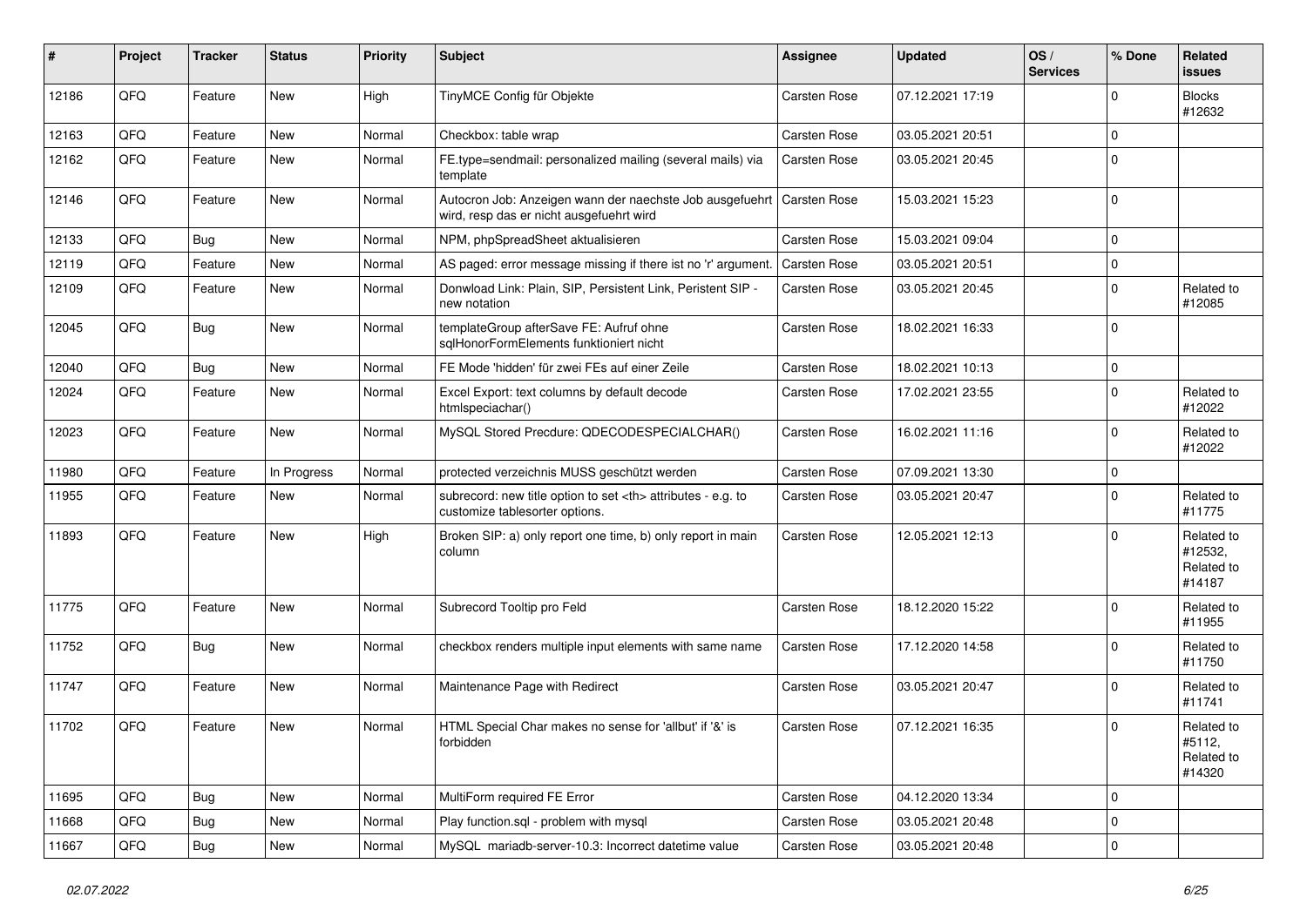| #     | Project | <b>Tracker</b> | <b>Status</b>     | <b>Priority</b> | <b>Subject</b>                                                                      | <b>Assignee</b>     | <b>Updated</b>   | OS/<br><b>Services</b> | % Done      | Related<br><b>issues</b>                                                                                                       |
|-------|---------|----------------|-------------------|-----------------|-------------------------------------------------------------------------------------|---------------------|------------------|------------------------|-------------|--------------------------------------------------------------------------------------------------------------------------------|
| 11523 | QFQ     | Feature        | New               | Normal          | Mit dynamic Update erkennen, ob Upload gemacht wurde                                | <b>Carsten Rose</b> | 13.11.2020 15:07 |                        | $\Omega$    | Related to<br>#9533                                                                                                            |
| 11517 | QFQ     | Bug            | In Progress       | Normal          | extraButtonInfo Broken for multiple FormElements                                    | <b>Carsten Rose</b> | 12.05.2022 13:12 |                        | $\Omega$    | Related to<br>#7890,<br>Related to<br>#3811, Has<br>duplicate<br>#10905, Has<br>duplicate<br>#10553, Has<br>duplicate<br>#6779 |
| 11516 | QFQ     | Feature        | New               | Normal          | Multi Page Form (Previous/Next Buttons)                                             | Carsten Rose        | 16.03.2021 17:52 |                        | $\Omega$    |                                                                                                                                |
| 11504 | QFQ     | Feature        | New               | Normal          | Dynamic Update: Button text update for 'Save',' Close' &<br>'Delete'                | Carsten Rose        | 12.11.2020 23:44 |                        | $\Omega$    |                                                                                                                                |
| 11460 | QFQ     | Feature        | New               | Normal          | Easier creation of changelog: gitchangelog                                          | Carsten Rose        | 12.06.2021 10:20 |                        | $\mathbf 0$ | Related to<br>#13467                                                                                                           |
| 11323 | QFQ     | Feature        | Some day<br>maybe | Normal          | Report Frontend Editor Modal + Codemirror                                           | <b>Carsten Rose</b> | 16.09.2021 15:10 |                        | $\Omega$    | Related to<br>#11036                                                                                                           |
| 11322 | QFQ     | Feature        | Some day<br>maybe | Normal          | Form Element JSON - (multiline parameter field)                                     | Carsten Rose        | 16.09.2021 15:10 |                        | $\mathbf 0$ |                                                                                                                                |
| 11320 | QFQ     | Feature        | Priorize          | Normal          | Typo3 Version 10 support                                                            | <b>Carsten Rose</b> | 05.05.2021 22:09 |                        | 0           |                                                                                                                                |
| 11239 | QFQ     | <b>Bug</b>     | New               | Normal          | Radiobutton (plain): horizontales Rendern abhängig vom<br>Datentyp in der Datenbank | <b>Carsten Rose</b> | 30.09.2020 18:37 |                        | 0           |                                                                                                                                |
| 11217 | QFQ     | Feature        | Some day<br>maybe | Normal          | <b>Extend Script Functionality</b>                                                  | Carsten Rose        | 16.09.2021 15:10 |                        | $\mathbf 0$ |                                                                                                                                |
| 11080 | QFQ     | Feature        | New               | Normal          | Send MQTT messages                                                                  | Carsten Rose        | 29.08.2020 19:49 |                        | $\mathbf 0$ |                                                                                                                                |
| 11076 | QFQ     | Feature        | In Progress       | Normal          | SELECT  AS websocket                                                                | Carsten Rose        | 30.08.2020 17:49 |                        | $\mathbf 0$ |                                                                                                                                |
| 11036 | QFQ     | Feature        | Some day<br>maybe | Normal          | inline report editor permissions                                                    | <b>Carsten Rose</b> | 16.09.2021 15:09 |                        | $\Omega$    | Related to<br>#11323                                                                                                           |
| 10996 | QFQ     | Feature        | New               | Normal          | Download video via sip: no seek                                                     | Carsten Rose        | 12.08.2020 14:18 |                        | $\Omega$    |                                                                                                                                |
| 10979 | QFQ     | Feature        | New               | Normal          | Ajax Calls an API - dataReport                                                      | <b>Carsten Rose</b> | 11.05.2022 12:15 |                        | $\Omega$    |                                                                                                                                |
| 10976 | QFQ     | Feature        | New               | Normal          | Excel Export Verbesserungen                                                         | <b>Carsten Rose</b> | 06.08.2020 10:56 |                        | $\Omega$    |                                                                                                                                |
| 10937 | QFQ     | Bug            | New               | Normal          | Fehler mit abhängigen Select- Feldern beim Positionieren                            | Carsten Rose        | 12.11.2020 23:45 |                        | $\mathbf 0$ |                                                                                                                                |
| 10819 | QFQ     | Feature        | New               | Normal          | Persistent SIP - second try                                                         | Carsten Rose        | 29.06.2020 23:02 |                        | 0           | Related to<br>#6261                                                                                                            |
| 10745 | QFQ     | Feature        | Some day<br>maybe | Normal          | Tablesorter Excel Export                                                            | Carsten Rose        | 16.09.2021 15:09 |                        | $\Omega$    |                                                                                                                                |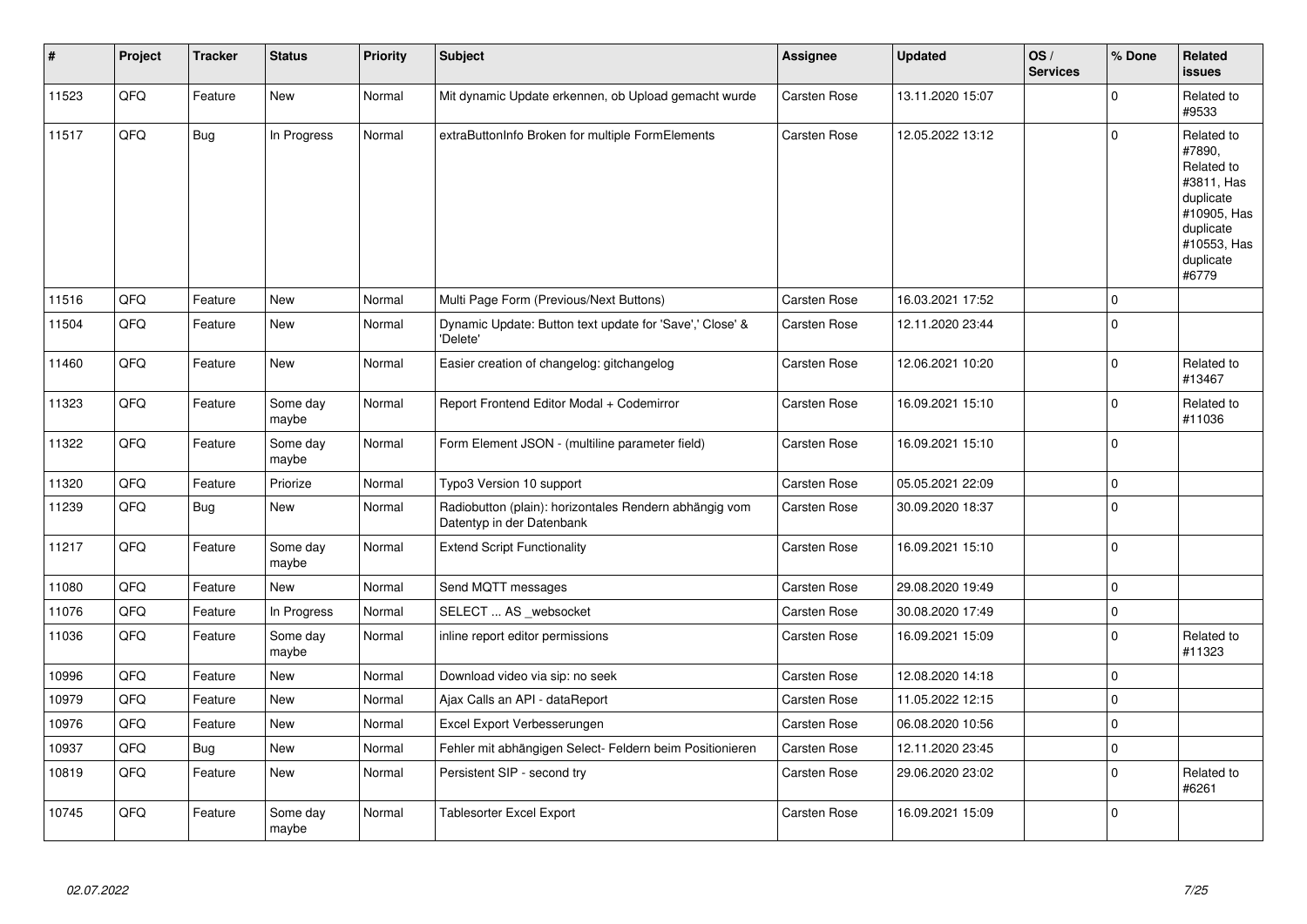| #     | Project | <b>Tracker</b> | <b>Status</b>     | <b>Priority</b> | <b>Subject</b>                                                                  | <b>Assignee</b>     | <b>Updated</b>   | OS/<br><b>Services</b> | % Done         | Related<br><b>issues</b>                                             |
|-------|---------|----------------|-------------------|-----------------|---------------------------------------------------------------------------------|---------------------|------------------|------------------------|----------------|----------------------------------------------------------------------|
| 10716 | QFQ     | Feature        | Some day<br>maybe | Normal          | Business Logic mit Externen Skripten                                            | Carsten Rose        | 16.09.2021 15:10 |                        | $\Omega$       | Related to<br>#10713,<br>Related to<br>#8217                         |
| 10714 | QFQ     | Feature        | <b>New</b>        | Normal          | multi Table Form                                                                | Carsten Rose        | 16.03.2021 18:44 |                        | 0              |                                                                      |
| 10704 | QFQ     | Bug            | <b>New</b>        | Normal          | wkhtml problem rendering fullCalendar.js / fabric.js >><br>successor: puppeteer | <b>Carsten Rose</b> | 12.11.2020 23:45 |                        | 0              | Related to<br>#5024,<br>Related to<br>#4650.<br>Related to<br>#10715 |
| 10661 | QFQ     | Bug            | In Progress       | Normal          | Typo3 Warnungen                                                                 | Carsten Rose        | 07.09.2021 13:23 |                        | 0              | Related to<br>#12440                                                 |
| 10658 | QFQ     | <b>Bug</b>     | <b>New</b>        | Normal          | processReadOnly broken                                                          | Carsten Rose        | 27.05.2020 17:55 |                        | 0              |                                                                      |
| 10640 | QFQ     | <b>Bug</b>     | New               | High            | TypeAhead Tag: FE editierbar trotz readOnly                                     | Carsten Rose        | 03.05.2021 21:12 |                        | $\Omega$       | Related to<br>#7795                                                  |
| 10593 | QFQ     | Feature        | <b>New</b>        | Normal          | label2: text behind input element                                               | Carsten Rose        | 16.05.2020 10:57 |                        | 0              |                                                                      |
| 10588 | QFQ     | Bug            | <b>New</b>        | Normal          | typeahed Tag: Doku anpassen                                                     | Carsten Rose        | 12.11.2020 23:45 |                        | 0              |                                                                      |
| 10508 | QFQ     | Bug            | New               | High            | Multi Form broken on Multi DB Instance                                          | Carsten Rose        | 03.05.2021 21:12 |                        | 0              |                                                                      |
| 10506 | QFQ     | Bug            | New               | High            | Template Group broken on MultiDB instance                                       | <b>Carsten Rose</b> | 03.05.2021 21:12 |                        | 0              | Related to<br>#10505                                                 |
| 10443 | QFQ     | Feature        | In Progress       | Normal          | Konzept_api / _live                                                             | Carsten Rose        | 07.05.2020 09:39 |                        | 0              |                                                                      |
| 10322 | QFQ     | <b>Bug</b>     | New               | Normal          | FormElement / Radio: missing column 'enum' >> FE not<br>reported                | <b>Carsten Rose</b> | 07.05.2020 09:37 |                        | $\Omega$       |                                                                      |
| 10119 | QFQ     | Feature        | <b>New</b>        | Normal          | Dropdown (selectlist) & Type Ahead: format and catagorize<br>list               | Carsten Rose        | 07.05.2020 09:36 |                        | $\overline{0}$ |                                                                      |
| 10116 | QFQ     | Feature        | Some day<br>maybe | Normal          | TypeAhead: Tag - show inside 'input' element                                    | <b>Carsten Rose</b> | 16.09.2021 15:09 |                        | 0              |                                                                      |
| 10095 | QFQ     | Feature        | Some day<br>maybe | Normal          | Generic Gitlab Integration into QFQ                                             | Carsten Rose        | 16.09.2021 15:10 |                        | $\Omega$       |                                                                      |
| 10082 | QFQ     | Bug            | New               | Normal          | FE.type=SELECT - 'sanatize' Class                                               | Carsten Rose        | 07.05.2020 09:36 |                        | $\overline{0}$ | Related to<br>#10081                                                 |
| 10081 | QFQ     | Bug            | <b>New</b>        | High            | Stale record lock after 'forbidden' character                                   | <b>Carsten Rose</b> | 03.05.2021 21:12 |                        | 0              | Related to<br>#10082,<br>Related to<br>#9789                         |
| 10080 | QFQ     | Feature        | <b>New</b>        | Normal          | Popup on 'save' / 'close': configure dialog (answer<br>yes/no/cancle/)          | Carsten Rose        | 28.03.2021 20:52 |                        | $\Omega$       | Is duplicate<br>of #12262                                            |
| 10015 | QFQ     | Feature        | Priorize          | Normal          | Monospace in Textarea                                                           | <b>Carsten Rose</b> | 03.02.2020 13:40 |                        | 0              |                                                                      |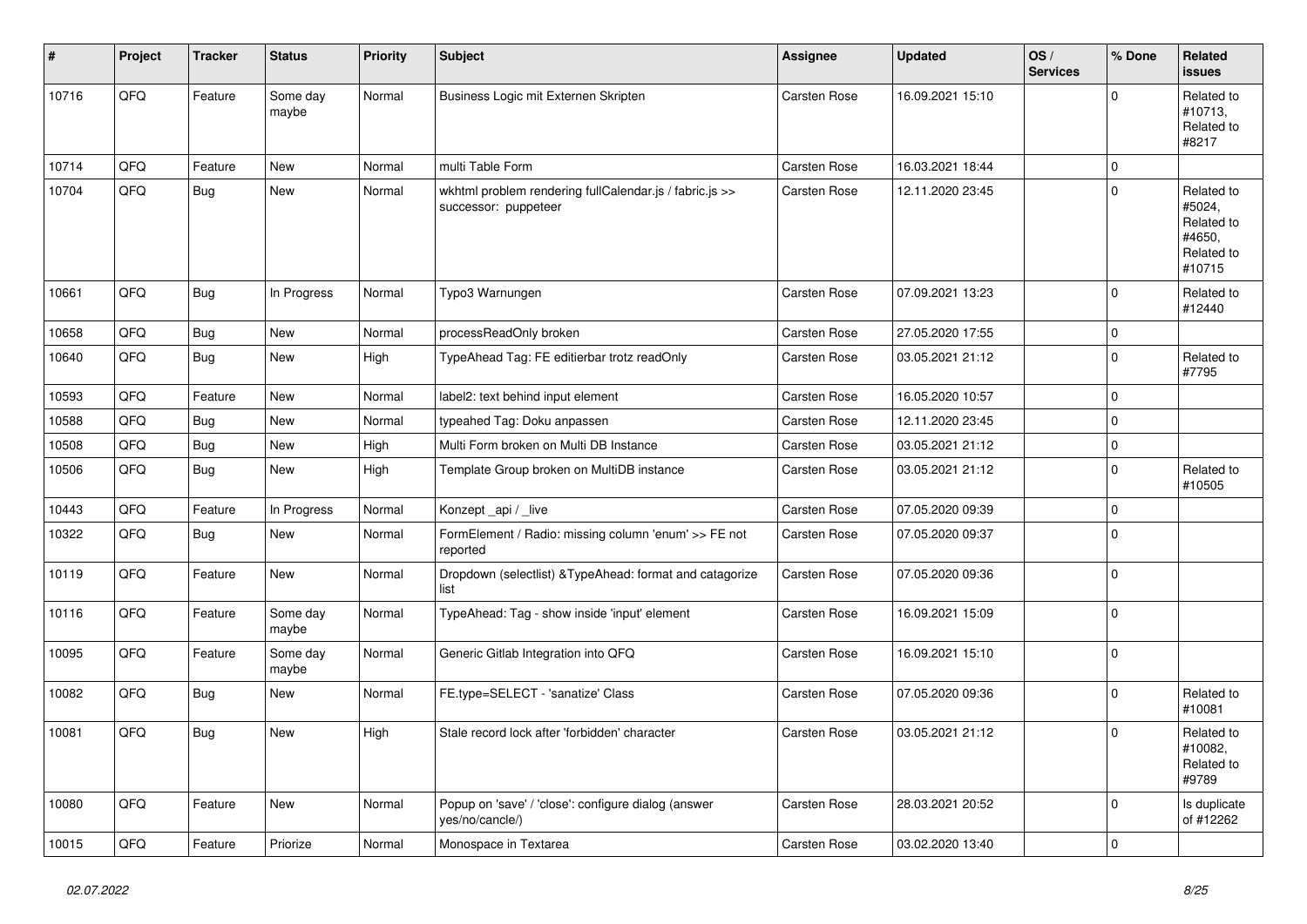| #     | Project | <b>Tracker</b> | <b>Status</b>     | <b>Priority</b> | <b>Subject</b>                                                                                                                        | <b>Assignee</b>     | Updated          | OS/<br><b>Services</b> | % Done      | Related<br><b>issues</b>                                                |
|-------|---------|----------------|-------------------|-----------------|---------------------------------------------------------------------------------------------------------------------------------------|---------------------|------------------|------------------------|-------------|-------------------------------------------------------------------------|
| 10014 | QFQ     | Feature        | New               | Normal          | Manual.rst: describe behaviour and process order of<br>fillStoreVar, slaveId, sqlBefore,                                              | Carsten Rose        | 01.02.2020 22:31 |                        | $\mathbf 0$ |                                                                         |
| 10013 | QFQ     | Feature        | Some day<br>maybe | Normal          | FE.typ=editor: CodeMirror                                                                                                             | Carsten Rose        | 08.06.2022 10:37 |                        | $\Omega$    | Related to<br>#12611,<br>Related to<br>#12490,<br>Related to<br>#7732   |
| 10012 | QFQ     | Feature        | Priorize          | Normal          | redirectAllMailTo: {{beEmail:T}}                                                                                                      | Carsten Rose        | 08.05.2021 09:54 |                        | $\Omega$    | Related to<br>#12412.<br>Related to<br>#12413,<br>Related to<br>#10011  |
| 10011 | QFQ     | Feature        | Priorize          | Normal          | Offer new STORE_TYPO3 Variable 'beUser', 'beEmail'                                                                                    | <b>Carsten Rose</b> | 08.05.2021 09:51 |                        | $\Omega$    | Related to<br>#10012,<br>Related to<br>#12511                           |
| 10005 | QFQ     | Feature        | Priorize          | Normal          | Report / special column name:  AS _calendar                                                                                           | Carsten Rose        | 03.06.2020 17:28 |                        | $\Omega$    |                                                                         |
| 9983  | QFQ     | Feature        | New               | Normal          | Report Notation: new keyword 'range'                                                                                                  | Carsten Rose        | 01.02.2020 15:55 |                        | $\mathbf 0$ |                                                                         |
| 9975  | QFQ     | Bug            | Priorize          | Normal          | Dropdown Menu: 'r:3' broken                                                                                                           | Carsten Rose        | 01.02.2020 10:13 |                        | $\mathbf 0$ |                                                                         |
| 9968  | QFQ     | Feature        | Priorize          | Normal          | Tooltip in Links for Developer                                                                                                        | Carsten Rose        | 01.02.2020 23:17 |                        | $\mathbf 0$ |                                                                         |
| 9958  | QFQ     | Bug            | Priorize          | Normal          | Broken subrecord query: no error message                                                                                              | Carsten Rose        | 05.02.2021 15:15 |                        | $\mathbf 0$ |                                                                         |
| 9947  | QFQ     | Bug            | Priorize          | Normal          | Unwanted error message if missing 'typeAheadSqlPrefetch'                                                                              | Carsten Rose        | 01.02.2020 10:13 |                        | $\mathbf 0$ |                                                                         |
| 9928  | QFQ     | Feature        | Priorize          | Normal          | SpecialColumnName: a) Deprecated: ' AS "_+tag "', b)<br>New: ' AS "_ <tag1><tag2>"</tag2></tag1>                                      | Carsten Rose        | 01.02.2020 23:17 |                        | $\mathbf 0$ | Related to<br>#9929                                                     |
| 9927  | QFQ     | Feature        | New               | Normal          | QFQ Update: a) Update nur machen wenn BE User<br>eingeloggt ist., b) Bei Fehler genaue Meldung welcher<br>Updateschritt Probleme hat. | Carsten Rose        | 22.01.2020 12:59 |                        | $\mathbf 0$ |                                                                         |
| 9900  | QFQ     | Feature        | Priorize          | Normal          | Generic API Call: tt-content record >> JSON                                                                                           | Carsten Rose        | 01.02.2020 10:13 |                        | $\mathbf 0$ |                                                                         |
| 9862  | QFQ     | Bug            | Priorize          | Normal          | Failed writing to sql mail qfq.log should throw an exception                                                                          | Carsten Rose        | 01.02.2020 10:13 |                        | $\mathbf 0$ |                                                                         |
| 9834  | QFQ     | Bug            | Priorize          | Normal          | Input elements with tag 'disabled' are missing on<br>form-submit: server option 'processReadOnly' broken                              | Carsten Rose        | 07.12.2021 16:43 |                        | $\Omega$    | Related to<br>#9691,<br>Related to<br>#5305, Has<br>duplicate<br>#12331 |
| 9811  | QFQ     | Feature        | New               | Normal          | Report: tag every n'th row                                                                                                            | Carsten Rose        | 01.02.2020 23:22 |                        | $\mathbf 0$ |                                                                         |
| 9783  | QFQ     | <b>Bug</b>     | New               | Normal          | Email with special characters                                                                                                         | Carsten Rose        | 01.02.2020 23:22 |                        | 0           |                                                                         |
| 9781  | QFQ     | Feature        | New               | Normal          | Button: CSS class to make buttons smaller                                                                                             | Carsten Rose        | 01.02.2020 23:22 |                        | 0           |                                                                         |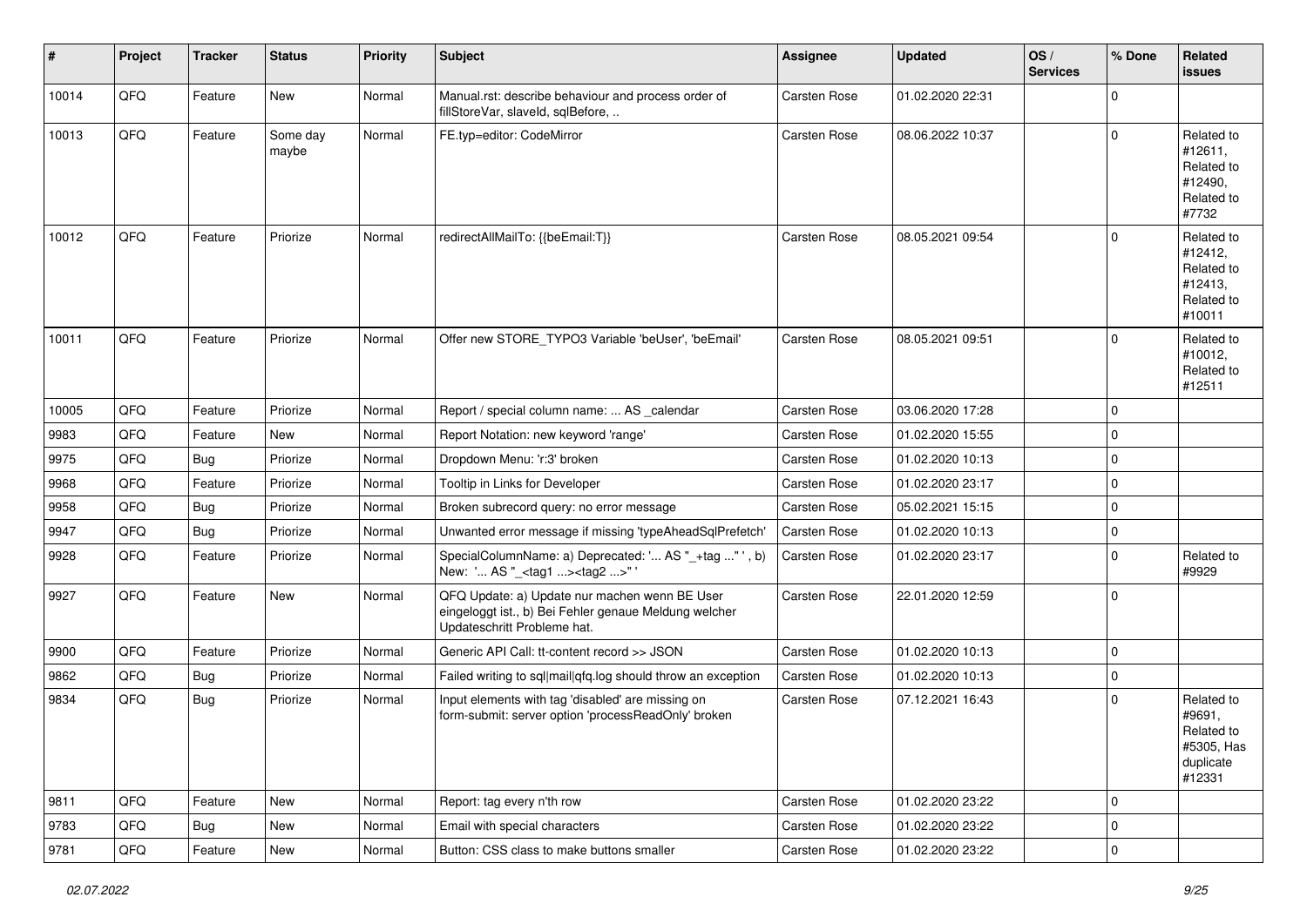| $\vert$ # | Project        | <b>Tracker</b> | <b>Status</b>     | <b>Priority</b> | Subject                                                                  | <b>Assignee</b>     | <b>Updated</b>   | OS/<br><b>Services</b> | % Done              | Related<br><b>issues</b>                                             |
|-----------|----------------|----------------|-------------------|-----------------|--------------------------------------------------------------------------|---------------------|------------------|------------------------|---------------------|----------------------------------------------------------------------|
| 9777      | QFQ            | Feature        | New               | Normal          | Logging QFQ Variables                                                    | Carsten Rose        | 16.12.2019 17:17 |                        | $\mathbf 0$         |                                                                      |
| 9773      | QFQ            | Bug            | New               | Normal          | form.parameter.formModeGlobal=requiredOff                                | Carsten Rose        | 01.02.2020 15:56 |                        | 0                   |                                                                      |
| 9707      | QFQ            | Feature        | <b>New</b>        | Normal          | SIP security: encode pageld and check pageld on decode                   | Carsten Rose        | 01.02.2020 23:22 |                        | $\mathbf 0$         |                                                                      |
| 9706      | QFQ            | Feature        | New               | Normal          | Multi File Upload (hidden template group)                                | Carsten Rose        | 01.02.2020 23:22 |                        | $\mathbf 0$         | Related to<br>#7521,<br>Related to<br>#5562,<br>Related to<br>#13330 |
| 9704      | QFQ            | Feature        | Some day<br>maybe | Normal          | Thumbnails Generieren beim Splitten von PDF Files                        | <b>Carsten Rose</b> | 11.12.2019 16:01 |                        | $\mathbf 0$         |                                                                      |
| 9669      | QFQ            | <b>Bug</b>     | Some day<br>maybe | Normal          | Checkbox / Template Group: radio/checkbox visible broken<br>after 'add'  | <b>Carsten Rose</b> | 16.06.2021 13:47 |                        | 0                   | Related to<br>#8091                                                  |
| 9668      | QFQ            | Feature        | Priorize          | Normal          | Form.mode: rename 'hidden' to 'hide'                                     | Carsten Rose        | 05.05.2021 22:14 |                        | 0                   | Related to<br>#6437                                                  |
| 9602      | QFQ            | Feature        | New               | Normal          | Form definition as JSON                                                  | <b>Carsten Rose</b> | 01.02.2020 23:21 |                        | $\mathbf 0$         | Related to<br>#9600                                                  |
| 9579      | QFQ            | Feature        | Some day<br>maybe | Normal          | Multiform with Process Row                                               | Carsten Rose        | 11.12.2019 16:01 |                        | $\mathbf 0$         |                                                                      |
| 9537      | QFQ            | Feature        | New               | Normal          | FormEditor: Edit fieldset in FrontEnd                                    | Carsten Rose        | 01.02.2020 23:22 |                        | $\mathbf 0$         |                                                                      |
| 9534      | QFQ            | Bug            | Priorize          | Urgent          | FE.type=upload: 'Unknown Mode: ID"                                       | Carsten Rose        | 03.05.2021 21:14 |                        | $\mathbf 0$         | Related to<br>#9532                                                  |
| 9533      | QFQ            | <b>Bug</b>     | <b>New</b>        | Normal          | FE.type=upload: Check in 'beforeSave' if upload is given                 | Carsten Rose        | 01.02.2020 23:22 |                        | 0                   | Related to<br>#11523                                                 |
| 9531      | QFQ            | <b>Bug</b>     | <b>New</b>        | High            | FE File: Dynamic Update / modeSql / required detected<br>even it not set | Carsten Rose        | 11.06.2021 20:32 |                        | 0                   | Related to<br>#12398                                                 |
| 9394      | QFQ            | Feature        | Priorize          | Normal          | REST: allow for non numerical ids in get requests                        | <b>Carsten Rose</b> | 05.05.2021 22:10 |                        | 0                   |                                                                      |
| 9352      | QFQ            | Feature        | New               | Normal          | FE 'Native' fire slaveld, sqlAfter, sqlIns                               | Carsten Rose        | 01.02.2020 23:22 |                        | 0                   |                                                                      |
| 9348      | QFQ            | Feature        | <b>New</b>        | Normal          | defaultThumbnailSize: pre render thumbnails                              | Carsten Rose        | 12.06.2021 09:05 |                        | 0                   |                                                                      |
| 9347      | QFQ            | Bug            | New               | High            | FE.type=upload with dynamic show/hidden: required not<br>detected        | <b>Carsten Rose</b> | 12.06.2021 10:40 |                        | 0                   | Related to<br>#5305,<br>Related to<br>#12398                         |
| 9346      | QFG            | Feature        | Priorize          | Normal          | beforeSave: check if an upload is given                                  | Carsten Rose        | 11.06.2021 21:18 |                        | $\mathbf 0$         |                                                                      |
| 9317      | QFQ            | Bug            | New               | Normal          | FE.type=note: with dynamic show/hidden an empty label<br>causes trouble  | Carsten Rose        | 01.02.2020 23:22 |                        | $\mathbf 0$         |                                                                      |
| 9281      | QFG            | <b>Bug</b>     | Some day<br>maybe | Normal          | Allow STRICT TRANS TABLES                                                | Carsten Rose        | 02.01.2021 18:43 |                        | $\mathbf 0$         |                                                                      |
| 9221      | $\mathsf{QFQ}$ | Feature        | New               | Normal          | typeAhead: Zeichenlimite ausschalten                                     | Carsten Rose        | 29.06.2022 22:36 |                        | $\mathsf{O}\xspace$ |                                                                      |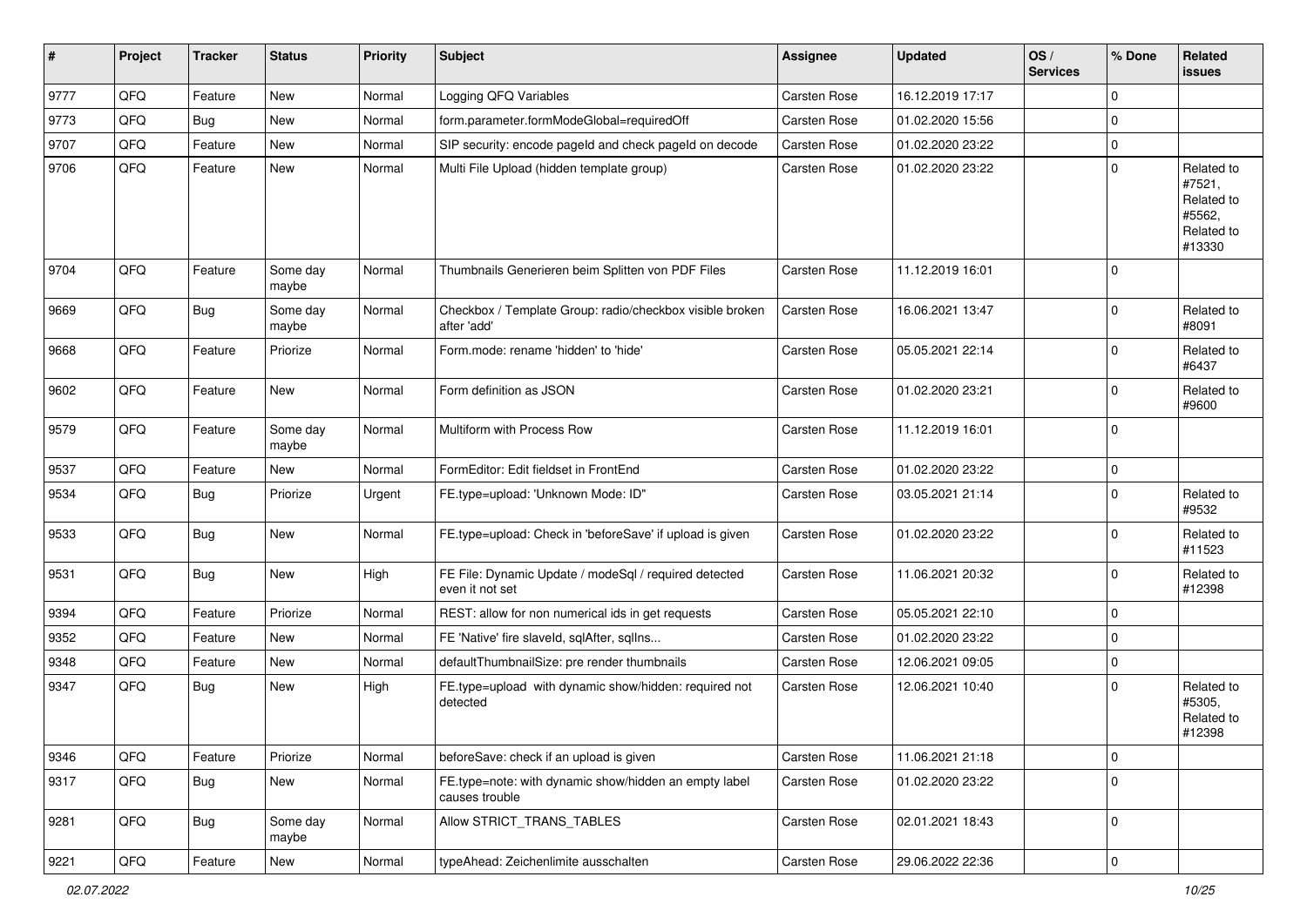| $\vert$ # | Project | <b>Tracker</b> | <b>Status</b>     | <b>Priority</b> | <b>Subject</b>                                                                  | <b>Assignee</b>     | <b>Updated</b>   | OS/<br><b>Services</b> | % Done      | <b>Related</b><br><b>issues</b> |
|-----------|---------|----------------|-------------------|-----------------|---------------------------------------------------------------------------------|---------------------|------------------|------------------------|-------------|---------------------------------|
| 9208      | QFQ     | Feature        | <b>New</b>        | Normal          | Manage 'recent' records                                                         | Carsten Rose        | 01.02.2020 23:22 |                        | 0           |                                 |
| 9177      | QFQ     | Bug            | New               | Normal          | Bug? QFQ tries to save an action FE, which has real<br>existing column name     | <b>Carsten Rose</b> | 01.02.2020 23:22 |                        | 0           |                                 |
| 9173      | QFQ     | <b>Bug</b>     | Priorize          | Urgent          | Stale Record Lock: Firefox                                                      | Carsten Rose        | 03.05.2021 21:14 |                        | 0           | Related to<br>#9789             |
| 9136      | QFQ     | Feature        | <b>New</b>        | Normal          | Create ZIP files with dynamic PDFs                                              | <b>Carsten Rose</b> | 01.02.2020 23:22 |                        | 0           |                                 |
| 9129      | QFQ     | Feature        | New               | Normal          | sqlValidate: Message as notification, not as error                              | Carsten Rose        | 01.02.2020 23:22 |                        | 0           | Related to<br>#9128             |
| 9128      | QFQ     | Feature        | New               | Normal          | Error Message: not replaced variables- a) replace back to<br>'{{', b) underline | <b>Carsten Rose</b> | 01.02.2020 23:22 |                        | 0           | Related to<br>#9129             |
| 9127      | QFQ     | Bug            | New               | Normal          | Error Message: change 'roll over' color - text not readable                     | Carsten Rose        | 01.02.2020 23:22 |                        | 0           |                                 |
| 9121      | QFQ     | <b>Bug</b>     | Priorize          | High            | sip links have r and __dbIndexData set                                          | <b>Carsten Rose</b> | 12.06.2021 10:41 |                        | 0           |                                 |
| 9077      | QFQ     | Bug            | New               | Normal          | typeAheadSql: report broken SQL                                                 | Carsten Rose        | 29.06.2022 22:35 |                        | 0           | Related to<br>#4018             |
| 9013      | QFQ     | Bug            | New               | Normal          | Error in Twig template not handled                                              | Carsten Rose        | 20.10.2021 13:43 |                        | 0           |                                 |
| 8975      | QFQ     | Feature        | New               | Normal          | Report Notation: 2.0                                                            | Carsten Rose        | 01.02.2020 23:22 |                        | 0           | Related to<br>#8963             |
| 8963      | QFQ     | Feature        | Priorize          | Normal          | Setting values in a store: flexible way                                         | Carsten Rose        | 05.05.2021 22:10 |                        | $\mathbf 0$ | Related to<br>#8975             |
| 8962      | QFQ     | Feature        | New               | High            | allow for form fields with identical names                                      | Carsten Rose        | 03.05.2021 21:14 |                        | 0           |                                 |
| 8894      | QFQ     | Feature        | Some day<br>maybe | Normal          | Documentation Tags Usable in QFQ Application                                    | Carsten Rose        | 11.12.2019 16:01 |                        | 0           |                                 |
| 8892      | QFQ     | Feature        | Some day<br>maybe | Normal          | Display and Edit SQL Comments in Form Editor                                    | Carsten Rose        | 11.12.2019 16:01 |                        | 0           |                                 |
| 8806      | QFQ     | Feature        | New               | Normal          | SQL Function nl2br                                                              | <b>Carsten Rose</b> | 01.02.2020 23:22 |                        | 0           |                                 |
| 8719      | QFQ     | Feature        | New               | Normal          | extraButtonLock: add support for 0/1                                            | Carsten Rose        | 01.02.2020 23:22 |                        | 0           |                                 |
| 8702      | QFQ     | Feature        | New               | Normal          | Load Record which is locked: missing user info                                  | Carsten Rose        | 11.12.2019 16:16 |                        | 0           | Related to<br>#9789             |
| 8668      | QFQ     | <b>Bug</b>     | New               | High            | Pill disabled: dyamic mode 'hidden' not respected - FE is still<br>required     | Carsten Rose        | 03.05.2021 21:14 |                        | $\mathbf 0$ |                                 |
| 8586      | QFQ     | Feature        | Some day<br>maybe | Normal          | QFQ: Enhance Error message for 'record not found'                               | Carsten Rose        | 16.09.2021 15:10 |                        | 0           |                                 |
| 8585      | QFO     | Feature        | Priorize          | Normal          | Enhance Error message for 'unknown form'                                        | Carsten Rose        | 01.02.2020 10:13 |                        | $\mathbf 0$ |                                 |
| 8584      | QFQ     | Feature        | Priorize          | Normal          | FE 'Action' - never assign to Container (except Template<br>Group)              | Carsten Rose        | 01.02.2020 10:13 |                        | $\mathbf 0$ |                                 |
| 8520      | QFG     | Feature        | Some day<br>maybe | Normal          | Bring QFQ to Composer                                                           | Carsten Rose        | 16.09.2021 15:10 |                        | 0           |                                 |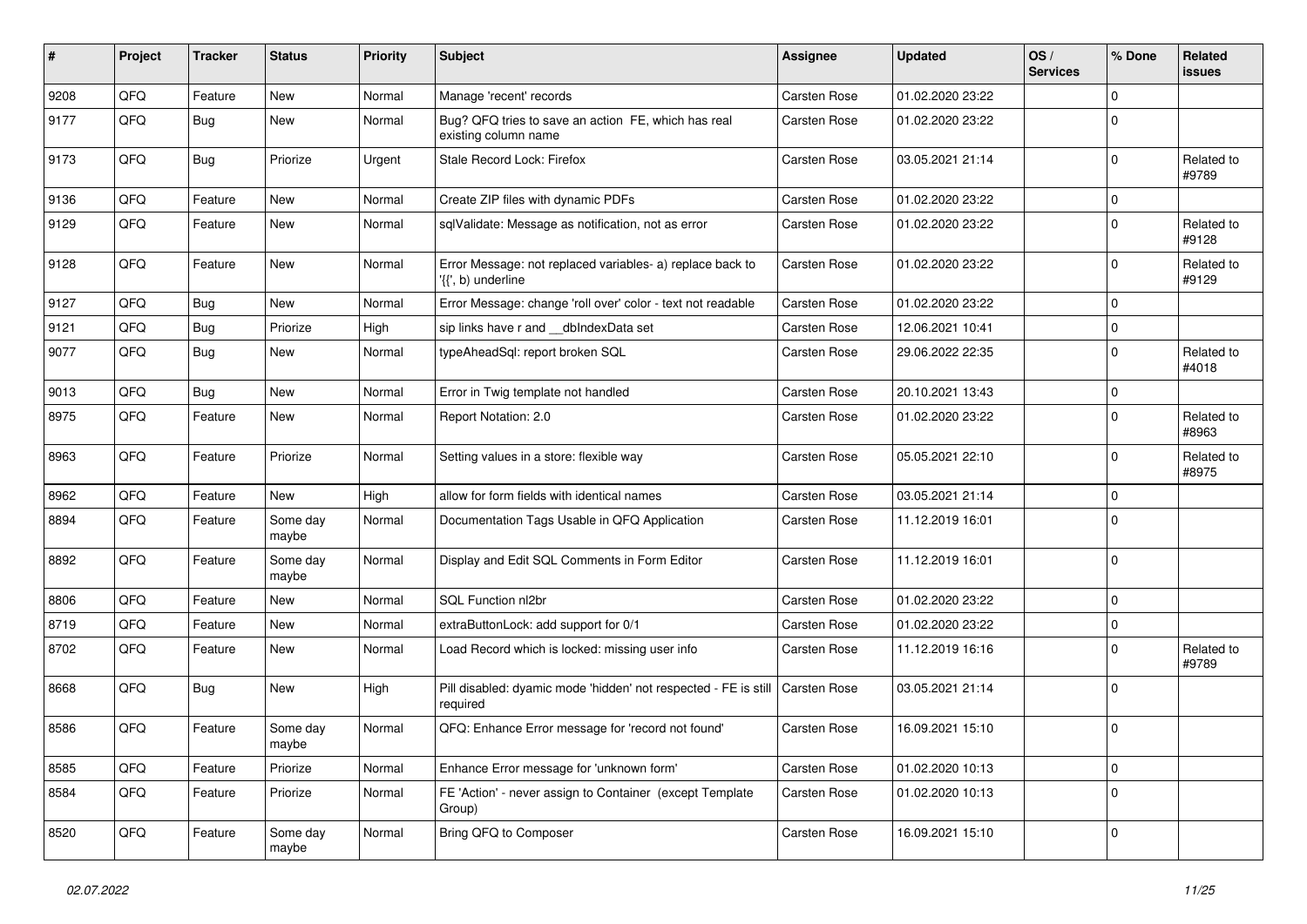| #    | Project | <b>Tracker</b> | <b>Status</b>     | <b>Priority</b> | <b>Subject</b>                                                                                         | Assignee            | <b>Updated</b>   | OS/<br><b>Services</b> | % Done      | Related<br>issues                               |
|------|---------|----------------|-------------------|-----------------|--------------------------------------------------------------------------------------------------------|---------------------|------------------|------------------------|-------------|-------------------------------------------------|
| 8431 | QFQ     | <b>Bug</b>     | <b>New</b>        | High            | autocron.php with wrong path                                                                           | Carsten Rose        | 03.05.2021 21:14 |                        | $\Omega$    |                                                 |
| 8336 | QFQ     | Feature        | <b>New</b>        | Normal          | Form > modified > Close New: a) Optional disable popup, b)<br>custom text, c) mode on save: close stay | <b>Carsten Rose</b> | 01.02.2020 23:22 |                        | $\Omega$    | Related to<br>#8335                             |
| 8277 | QFQ     | Feature        | Priorize          | Normal          | fe.parameter.default=                                                                                  | Carsten Rose        | 01.02.2020 23:17 |                        | $\Omega$    | Related to<br>#8113                             |
| 8217 | QFQ     | Feature        | <b>New</b>        | Normal          | if-elseif-else construct                                                                               | Carsten Rose        | 16.03.2021 18:41 |                        | $\Omega$    | Related to<br>#10716                            |
| 8204 | QFQ     | Feature        | Priorize          | High            | Position 'required mark'                                                                               | Carsten Rose        | 16.06.2021 13:44 |                        | $\mathbf 0$ |                                                 |
| 8187 | QFQ     | Feature        | <b>New</b>        | Normal          | Subrecord: enable/hide new button - make new/edit/delete<br>customizeable.                             | Carsten Rose        | 06.03.2021 18:44 |                        | $\Omega$    | Related to<br>#11326                            |
| 8106 | QFQ     | <b>Bug</b>     | Some day<br>maybe | Normal          | Dynamic Update: Feld kann nicht auf empty zurückgesetzt<br>werden                                      | Carsten Rose        | 11.12.2019 16:01 |                        | $\Omega$    |                                                 |
| 8101 | QFQ     | Feature        | Some day<br>maybe | Normal          | Password hash: support further hashing methods                                                         | Carsten Rose        | 16.09.2021 15:10 |                        | $\Omega$    |                                                 |
| 8089 | QFQ     | Feature        | <b>New</b>        | Normal          | Copy/Paste for FormElements                                                                            | Carsten Rose        | 01.02.2020 23:22 |                        | $\Omega$    |                                                 |
| 8083 | QFQ     | Bug            | <b>New</b>        | High            | FormEditor: primary table list does not respect<br>'indexDb={{indexData:Y}}'                           | Carsten Rose        | 03.05.2021 21:14 |                        | $\mathbf 0$ | Has duplicate<br>#6678                          |
| 8082 | QFQ     | Feature        | Priorize          | High            | Contact form without saving record                                                                     | Carsten Rose        | 07.12.2021 15:20 |                        | $\Omega$    | Related to<br>#8587,<br><b>Blocks</b><br>#11850 |
| 8049 | QFQ     | Bug            | <b>New</b>        | Normal          | FE.type=note, column 'value': text moves some pixel to top<br>after save                               | <b>Carsten Rose</b> | 01.02.2020 23:22 |                        | $\Omega$    |                                                 |
| 8044 | QFQ     | Feature        | Priorize          | Normal          | Transaction: a) Form, b) Report                                                                        | Carsten Rose        | 05.05.2021 22:14 |                        | $\Omega$    | Related to<br>#8043                             |
| 8037 | QFQ     | Bug            | Priorize          | Normal          | FE.type=upload (advanced mode): {{slaveld:V}} missing<br>during dynamic update                         | Carsten Rose        | 01.02.2020 10:13 |                        | $\Omega$    |                                                 |
| 8034 | QFQ     | Feature        | Priorize          | Normal          | FormElement 'data': 22.22.2222 should not be accepted                                                  | Carsten Rose        | 01.02.2020 10:13 |                        | $\mathbf 0$ |                                                 |
| 7924 | QFQ     | Feature        | <b>New</b>        | Normal          | Radio/Checkbox with Tooltip                                                                            | Carsten Rose        | 01.02.2020 23:22 |                        | $\Omega$    |                                                 |
| 7920 | QFQ     | Feature        | <b>New</b>        | Normal          | FE: Syntax Highlight, Zeinlenumbruch                                                                   | Carsten Rose        | 01.02.2020 10:03 |                        | $\Omega$    |                                                 |
| 7899 | QFQ     | <b>Bug</b>     | <b>New</b>        | High            | Fe.type=password / retype / required: always complain<br>about missing value                           | Carsten Rose        | 03.05.2021 21:14 |                        | $\Omega$    |                                                 |
| 7890 | QFQ     | <b>Bug</b>     | <b>New</b>        | Normal          | FormElement 'required': extraButtonInfo not aligned                                                    | Carsten Rose        | 11.06.2021 21:17 |                        | $\Omega$    | Related to<br>#11517                            |
| 7850 | QFQ     | Feature        | <b>New</b>        | High            | Upload records: non 'pathFileName' column                                                              | Carsten Rose        | 03.05.2021 21:14 |                        | $\Omega$    |                                                 |
| 7812 | QFQ     | Feature        | <b>New</b>        | Normal          | FE 'Subrecord' - new option 'subrecordShowFilter',<br>'subrecordPaging'                                | Carsten Rose        | 01.02.2020 23:22 |                        | $\Omega$    |                                                 |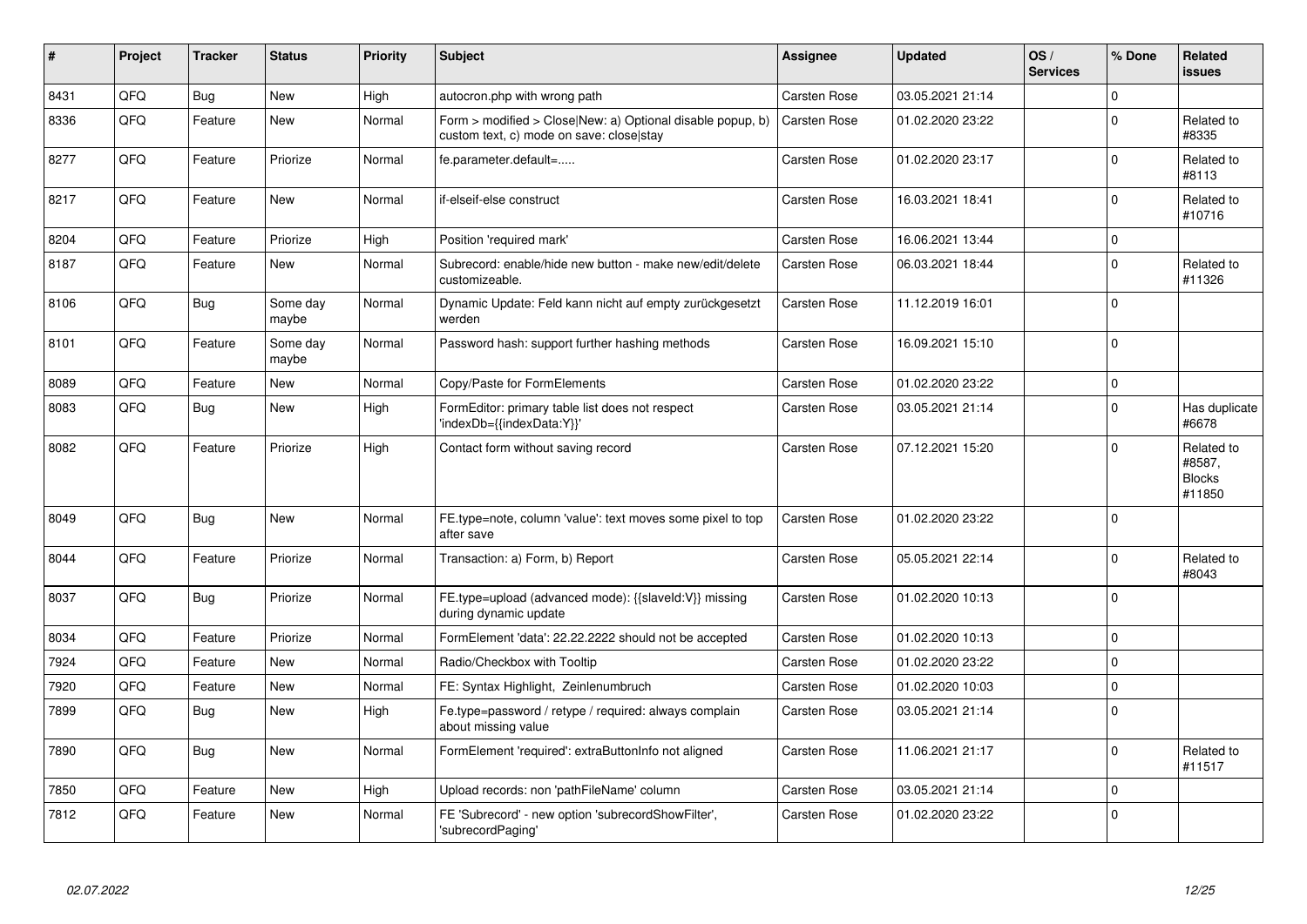| #    | Project | <b>Tracker</b> | <b>Status</b>     | <b>Priority</b> | <b>Subject</b>                                                                                        | <b>Assignee</b>     | <b>Updated</b>   | OS/<br><b>Services</b> | % Done      | Related<br>issues    |
|------|---------|----------------|-------------------|-----------------|-------------------------------------------------------------------------------------------------------|---------------------|------------------|------------------------|-------------|----------------------|
| 7795 | QFQ     | <b>Bug</b>     | <b>New</b>        | Normal          | Readonly Form: Typeahead-Felder                                                                       | <b>Carsten Rose</b> | 01.02.2020 23:22 |                        | 0           | Related to<br>#10640 |
| 7685 | QFQ     | <b>Bug</b>     | New               | Normal          | Open FormElement from QFQ error message and save<br>modified record: error about missing {{formId:F}} | <b>Carsten Rose</b> | 01.02.2020 23:22 |                        | $\mathbf 0$ |                      |
| 7683 | QFQ     | Feature        | New               | Normal          | Special column names in '{{ SELECT  AS _link }}' should<br>be detected                                | <b>Carsten Rose</b> | 01.02.2020 23:21 |                        | 0           |                      |
| 7681 | QFQ     | Feature        | New               | Normal          | Optional switch off 'check for modified record'                                                       | <b>Carsten Rose</b> | 01.02.2020 23:21 |                        | 0           |                      |
| 7660 | QFQ     | Feature        | New               | Normal          | IMAP: import mails to DB, move / delete mails                                                         | <b>Carsten Rose</b> | 01.02.2020 09:52 |                        | 0           |                      |
| 7656 | QFQ     | <b>Bug</b>     | Priorize          | Normal          | FE with required, 'pattern' and 'extraButtonLock': always<br>complain about missing value             | Carsten Rose        | 01.02.2020 10:13 |                        | $\mathbf 0$ |                      |
| 7650 | QFQ     | Bug            | New               | High            | Optional do not show 'required' sign on FormElement                                                   | <b>Carsten Rose</b> | 03.05.2021 21:14 |                        | $\mathbf 0$ |                      |
| 7630 | QFQ     | Feature        | Priorize          | Normal          | detailed error message for simple upload                                                              | Carsten Rose        | 01.02.2020 10:13 |                        | 0           |                      |
| 7616 | QFQ     | Bug            | Priorize          | Normal          | Selectlist with Enum & Dynamic Update                                                                 | Carsten Rose        | 01.02.2020 10:13 |                        | 0           |                      |
| 7574 | QFQ     | Bug            | New               | Normal          | Substitute error: form element not reported / dont parse<br>Form.note                                 | Carsten Rose        | 01.02.2020 23:21 |                        | $\mathbf 0$ |                      |
| 7547 | QFQ     | <b>Bug</b>     | New               | Normal          | Error Message in afterSave: wrong parameter column<br>reported                                        | <b>Carsten Rose</b> | 01.02.2020 23:22 |                        | 0           |                      |
| 7524 | QFQ     | Bug            | New               | Normal          | QFQ throws a 'General Error' if 'fileadmin/protected/log/' is<br>not writeable                        | Carsten Rose        | 01.02.2020 23:22 |                        | $\mathbf 0$ |                      |
| 7522 | QFQ     | Feature        | Priorize          | Normal          | Inserting default index.html to folder (Avoid Apache<br>Indexing)                                     | Carsten Rose        | 01.02.2020 10:13 |                        | $\mathbf 0$ |                      |
| 7521 | QFQ     | Feature        | New               | Normal          | TemplateGroup: fe.type=upload                                                                         | Carsten Rose        | 01.02.2020 23:21 |                        | $\mathbf 0$ | Related to<br>#9706  |
| 7520 | QFQ     | Feature        | New               | Normal          | QR Code:  AS _qr ( AS _link)                                                                          | Carsten Rose        | 01.02.2020 23:22 |                        | $\mathbf 0$ |                      |
| 7519 | QFQ     | Feature        | New               | Normal          | Select: Multi                                                                                         | Carsten Rose        | 01.02.2020 23:22 |                        | $\mathbf 0$ |                      |
| 7513 | QFQ     | <b>Bug</b>     | New               | Normal          | Radios not correct aligned                                                                            | <b>Carsten Rose</b> | 01.02.2020 23:22 |                        | $\mathbf 0$ |                      |
| 7512 | QFQ     | <b>Bug</b>     | New               | Normal          | FE: inputType=number >> 'pattern' is not respected                                                    | Carsten Rose        | 01.02.2020 23:22 |                        | 0           |                      |
| 7481 | QFQ     | Feature        | New               | Normal          | Detect 'BaseUrl' automatically                                                                        | <b>Carsten Rose</b> | 01.02.2020 23:21 |                        | 0           |                      |
| 7480 | QFQ     | Feature        | New               | Normal          | Record History (Undo / Redo)                                                                          | Carsten Rose        | 11.12.2019 16:16 |                        | $\mathbf 0$ | Related to<br>#2361  |
| 7456 | QFQ     | <b>Bug</b>     | Some day<br>maybe | Low             | Todos in Code: solve or make ticket                                                                   | Carsten Rose        | 16.09.2021 15:10 |                        | $\Omega$    |                      |
| 7453 | QFQ     | Feature        | Some day<br>maybe | Normal          | import / export forms QFQ                                                                             | Carsten Rose        | 16.09.2021 15:10 |                        | $\pmb{0}$   |                      |
| 7452 | QFQ     | Feature        | Some day<br>maybe | Normal          | automate deployment new QFQ version                                                                   | Carsten Rose        | 16.09.2021 15:10 |                        | $\mathbf 0$ |                      |
| 7342 | QFQ     | Feature        | New               | Normal          | add content = hide_this                                                                               | Carsten Rose        | 01.02.2020 23:21 |                        | $\pmb{0}$   |                      |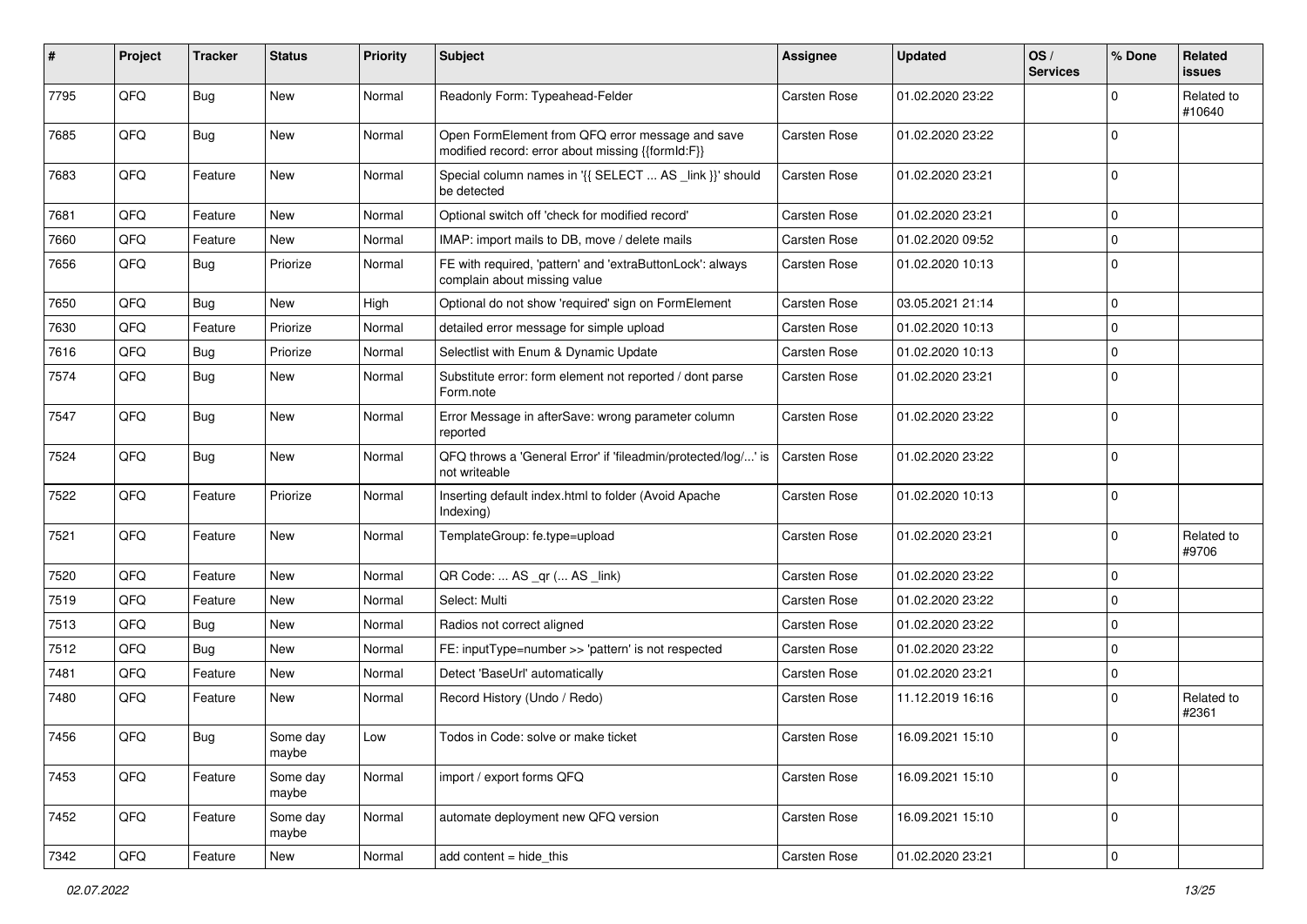| #    | Project        | <b>Tracker</b> | <b>Status</b>     | <b>Priority</b> | Subject                                                                                                                    | <b>Assignee</b>     | <b>Updated</b>   | OS/<br><b>Services</b> | % Done      | <b>Related</b><br>issues   |
|------|----------------|----------------|-------------------|-----------------|----------------------------------------------------------------------------------------------------------------------------|---------------------|------------------|------------------------|-------------|----------------------------|
| 7336 | QFQ            | Feature        | Some day<br>maybe | Normal          | PDF Upload: disallow PDFs with specific Meta information                                                                   | <b>Carsten Rose</b> | 11.12.2019 16:01 |                        | $\Omega$    |                            |
| 7290 | QFQ            | Feature        | Priorize          | Normal          | FormEditor: title as textarea if LEN(title)>60                                                                             | Carsten Rose        | 01.02.2020 10:13 |                        | $\Omega$    | <b>Blocked by</b><br>#7682 |
| 7280 | QFQ            | Feature        | New               | Normal          | recently used table                                                                                                        | Carsten Rose        | 01.02.2020 23:21 |                        | $\Omega$    |                            |
| 7261 | QFQ            | <b>Bug</b>     | <b>New</b>        | Normal          | Report pathFilename for user without path, only the filename                                                               | <b>Carsten Rose</b> | 01.02.2020 23:21 |                        | $\Omega$    |                            |
| 7239 | QFQ            | Feature        | New               | Normal          | TinyMCE: html tag whitelist                                                                                                | Carsten Rose        | 01.02.2020 23:21 |                        | $\mathbf 0$ | Related to<br>#14320       |
| 7219 | QFQ            | <b>Bug</b>     | <b>New</b>        | Normal          | typeSheadSql / typeAheadSqlPrefetch: change to curly<br>braces                                                             | Carsten Rose        | 01.02.2020 23:21 |                        | $\Omega$    |                            |
| 7217 | QFQ            | Feature        | Priorize          | Normal          | Download: notice User if `_sip=?` is missing                                                                               | Carsten Rose        | 01.02.2020 10:13 |                        | $\Omega$    |                            |
| 7175 | QFQ            | Feature        | <b>New</b>        | Normal          | Upload: md5 hash as filename                                                                                               | Carsten Rose        | 01.02.2020 23:21 |                        | $\Omega$    |                            |
| 7119 | QFQ            | Feature        | New               | Normal          | Upload: scaleDownWidth, scaleDownHeight                                                                                    | Carsten Rose        | 01.02.2020 23:21 |                        | $\mathbf 0$ |                            |
| 7109 | QFQ            | Feature        | New               | Normal          | Dynamic Updates: row/element hide                                                                                          | Carsten Rose        | 01.02.2020 23:22 |                        | $\mathbf 0$ | Has duplicate<br>#4081     |
| 7107 | QFQ            | Feature        | Some day<br>maybe | Normal          | Showcase Registration Tool: Anmeldung / Administration :<br>Liste Anmeldungen / Emaileinaldung                             | Carsten Rose        | 11.12.2019 16:01 |                        | $\Omega$    |                            |
| 7102 | QFQ            | Feature        | New               | Normal          | Comment sign in report: '#' and '--'                                                                                       | Carsten Rose        | 01.02.2020 23:21 |                        | $\mathbf 0$ |                            |
| 7099 | QFQ            | Feature        | <b>New</b>        | Normal          | Redesign FormEditor                                                                                                        | Carsten Rose        | 01.02.2020 23:21 |                        | $\Omega$    |                            |
| 7014 | QFQ            | <b>Bug</b>     | New               | Normal          | Sending invalid emails succeeds when<br>debug.redirectAllMailTo is set                                                     | Carsten Rose        | 01.02.2020 23:21 |                        | $\Omega$    |                            |
| 7002 | QFQ            | Bug            | New               | Normal          | Dynamic Update: row does not disappear / appear                                                                            | Carsten Rose        | 01.02.2020 23:22 |                        | $\Omega$    |                            |
| 6998 | QFQ            | Feature        | Priorize          | Normal          | Form: with debug=on show column information as tooltip of<br>column label                                                  | Carsten Rose        | 01.02.2020 10:13 |                        | $\Omega$    |                            |
| 6912 | QFQ            | <b>Bug</b>     | <b>New</b>        | Normal          | error Message Var 'deadline' already set in SIP - in Form<br>with FE.value={{deadline:R:::{{deadlinePeriod:Y}}}}           | Carsten Rose        | 01.02.2020 23:21 |                        | $\Omega$    |                            |
| 6855 | QFQ            | Feature        | New               | Normal          | With {{feUser:U}}!={{feUser:T}}: Save / Delete: only possible<br>with {{feUserSave:U}}='yes' and '{{feUserDelete:U}}='yes' | <b>Carsten Rose</b> | 01.02.2020 23:21 |                        | $\Omega$    |                            |
| 6765 | QFQ            | Feature        | New               | Normal          | Moeglichkeit via QFQ eigene Logs zu schreiben                                                                              | Carsten Rose        | 01.02.2020 23:21 |                        | $\Omega$    |                            |
| 6723 | QFQ            | Feature        | New               | Normal          | Report QFQ Installation and Version                                                                                        | Carsten Rose        | 12.06.2021 09:07 |                        | $\Omega$    |                            |
| 6715 | $\mathsf{QFQ}$ | Feature        | Some day<br>maybe | Normal          | Code-Refactoring: dbArray vereinheitlichen                                                                                 | Carsten Rose        | 11.12.2019 16:02 |                        | $\Omega$    |                            |
| 6677 | QFQ            | Bug            | New               | Normal          | Error message FE Action Element: no/wrong FE reference<br>who cause the problem.                                           | Carsten Rose        | 01.02.2020 23:21 |                        | 0           |                            |
| 6602 | QFQ            | Feature        | New               | Normal          | Formlet: in Report auf Mausklick ein mini-form oeffnen                                                                     | Carsten Rose        | 11.12.2019 16:16 |                        | $\mathbf 0$ |                            |
| 6594 | QFQ            | Feature        | New               | Normal          | Excel: on download, check if there is a valid sip                                                                          | Carsten Rose        | 01.02.2020 23:21 |                        | $\mathbf 0$ |                            |
| 6574 | QFQ            | Bug            | Priorize          | Normal          | qfq.log: Fehlermeldung wurde angezeigt, aber nicht geloggt                                                                 | Carsten Rose        | 01.02.2020 10:13 |                        | $\pmb{0}$   |                            |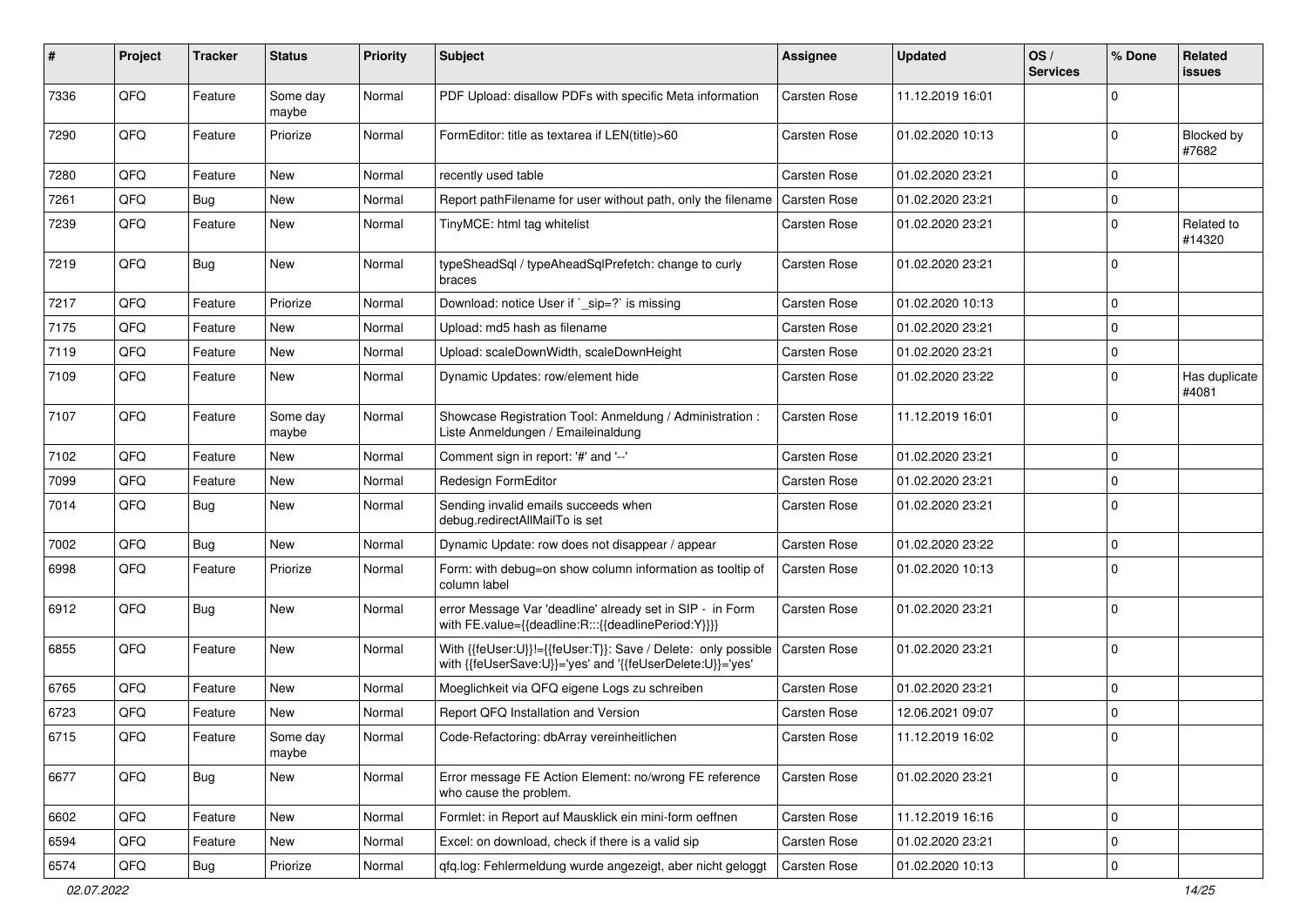| #    | Project | <b>Tracker</b> | <b>Status</b>     | <b>Priority</b> | <b>Subject</b>                                                                                        | <b>Assignee</b>     | <b>Updated</b>   | OS/<br><b>Services</b> | % Done       | Related<br><b>issues</b>                    |
|------|---------|----------------|-------------------|-----------------|-------------------------------------------------------------------------------------------------------|---------------------|------------------|------------------------|--------------|---------------------------------------------|
| 6483 | QFQ     | <b>Bug</b>     | New               | Normal          | R Store funktioniert nicht bei 'Report Notation' im FE                                                | Carsten Rose        | 01.02.2020 23:21 |                        | 0            |                                             |
| 6462 | QFQ     | Bug            | New               | Normal          | File Upload: Nutzlose Fehlermeldung wenn Datei zu gross                                               | Carsten Rose        | 01.02.2020 23:21 |                        | $\pmb{0}$    | Related to<br>#6139                         |
| 6437 | QFQ     | Feature        | New               | Normal          | Neuer Mode Button bei FormElementen                                                                   | <b>Carsten Rose</b> | 01.02.2020 23:21 |                        | $\mathbf 0$  | Related to<br>#9668,<br>Blocked by<br>#9678 |
| 6292 | QFQ     | Feature        | <b>New</b>        | Normal          | Download: File speichern mit Hash aber original Filename in<br>der Datenbank vermerken fuer Downloads | <b>Carsten Rose</b> | 01.02.2020 23:21 |                        | $\mathbf 0$  |                                             |
| 6289 | QFQ     | Feature        | New               | Normal          | Form: Log                                                                                             | Carsten Rose        | 01.02.2020 23:21 |                        | $\pmb{0}$    |                                             |
| 6261 | QFQ     | Feature        | New               | Normal          | Persistent SIP                                                                                        | Carsten Rose        | 12.06.2021 09:07 |                        | $\mathbf 0$  | Related to<br>#10819                        |
| 6250 | QFQ     | Feature        | In Progress       | Normal          | Enhance layout: a) Subrecord, b) Subrecord-Title                                                      | Carsten Rose        | 01.02.2020 23:22 |                        | $\mathbf 0$  | Related to<br>#5391                         |
| 6116 | QFQ     | Bug            | Priorize          | High            | value of checkbox not saved                                                                           | Carsten Rose        | 07.12.2021 17:19 |                        | $\pmb{0}$    |                                             |
| 5991 | QFQ     | <b>Bug</b>     | Some day<br>maybe | Normal          | URLs with ' ' or long parameter are problematic                                                       | Carsten Rose        | 01.02.2020 23:19 |                        | $\mathbf 0$  |                                             |
| 5983 | QFQ     | Feature        | Some day<br>maybe | Normal          | Form Submit (save & update): normalize date/-time FE                                                  | Carsten Rose        | 01.02.2020 23:19 |                        | $\mathbf 0$  |                                             |
| 5942 | QFQ     | Feature        | Priorize          | Normal          | 'L' and 'type': append to links, generate via '_link' by using<br>'u:' .                              | Carsten Rose        | 01.02.2020 10:13 |                        | $\mathbf 0$  |                                             |
| 5894 | QFQ     | Feature        | Feedback          | Normal          | Typeahead in Report: show/hide rows dynamically                                                       | <b>Carsten Rose</b> | 18.02.2022 08:50 |                        | $\Omega$     | Related to<br>#5893.<br>Related to<br>#5885 |
| 5852 | QFQ     | Feature        | Some day<br>maybe | Normal          | Logging: mail.log / sql.log - im FE anzeigen und via AJAX<br>aktualisieren                            | Carsten Rose        | 01.02.2020 23:19 |                        | $\mathbf 0$  | Related to<br>#5885                         |
| 5782 | QFQ     | Feature        | <b>New</b>        | Normal          | NextCloud API                                                                                         | Carsten Rose        | 01.02.2020 10:02 |                        | 0            |                                             |
| 5768 | QFQ     | Bug            | Some day<br>maybe | Normal          | '{{pageLanguage:T}}' missing if QFQ is called via api                                                 | Carsten Rose        | 01.02.2020 23:19 |                        | $\mathbf 0$  |                                             |
| 5715 | QFQ     | Feature        | New               | High            | PDF Caching                                                                                           | <b>Carsten Rose</b> | 03.05.2021 21:14 |                        | $\mathbf 0$  | Related to<br>#5851,<br>Related to<br>#6357 |
| 5706 | QFQ     | Bug            | Some day<br>maybe | Normal          | upload: fileDestination needs to be sanatized                                                         | <b>Carsten Rose</b> | 01.02.2020 23:19 |                        | $\mathbf{0}$ |                                             |
| 5695 | QFQ     | Feature        | In Progress       | Normal          | Multiform                                                                                             | <b>Carsten Rose</b> | 02.01.2021 18:38 |                        | 0            |                                             |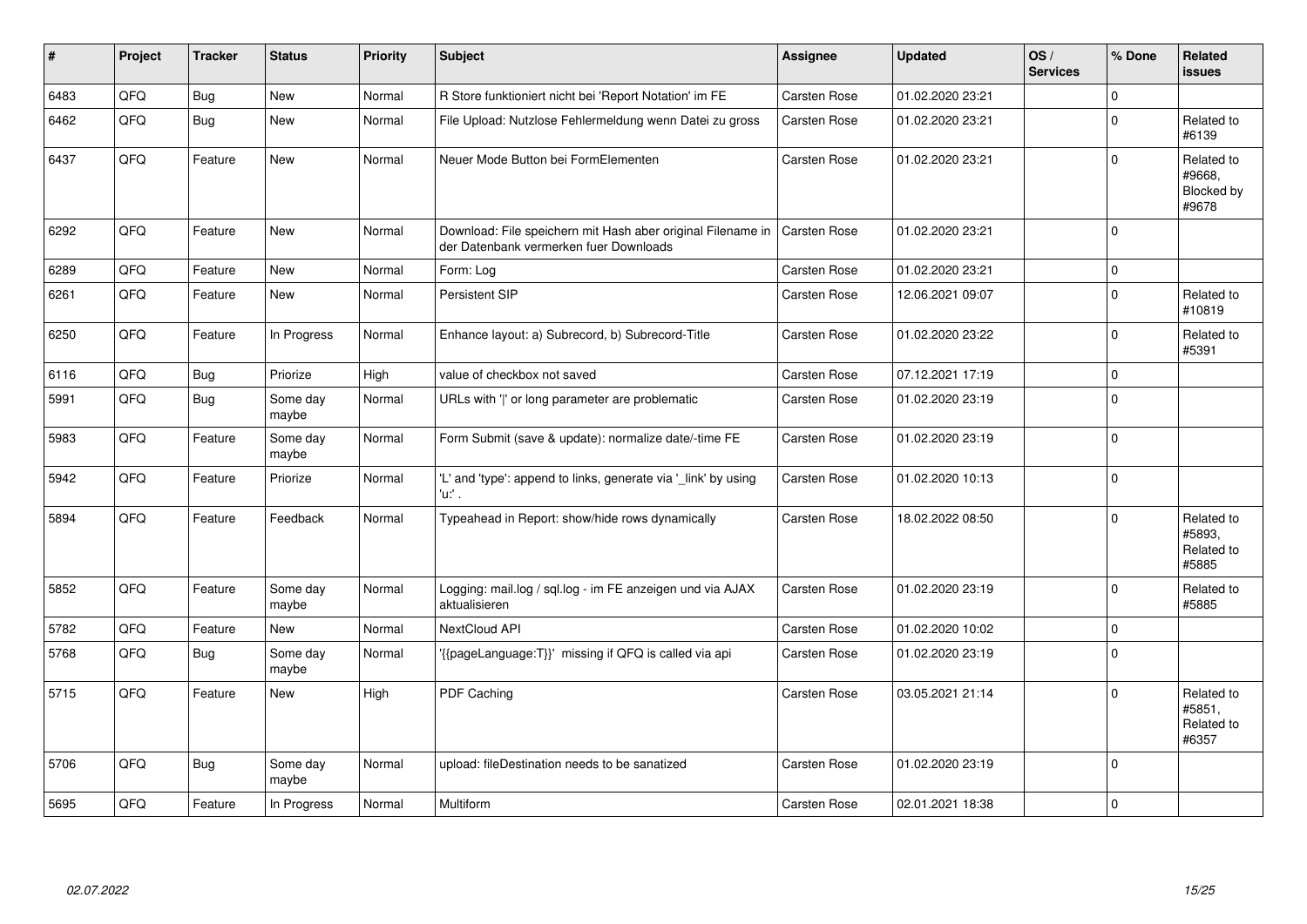| #    | Project | <b>Tracker</b> | <b>Status</b>     | <b>Priority</b> | <b>Subject</b>                                                                                                       | <b>Assignee</b>     | <b>Updated</b>   | OS/<br><b>Services</b> | % Done      | Related<br><b>issues</b>                    |
|------|---------|----------------|-------------------|-----------------|----------------------------------------------------------------------------------------------------------------------|---------------------|------------------|------------------------|-------------|---------------------------------------------|
| 5665 | QFQ     | Feature        | Some day<br>maybe | Normal          | Versuch das '{{!' nicht mehr noetig ist.                                                                             | Carsten Rose        | 01.02.2020 23:20 |                        | $\Omega$    | Related to<br>#7432.<br>Related to<br>#7434 |
| 5579 | QFQ     | Feature        | Some day<br>maybe | Normal          | Enhance Doc / Presentation: variable type 'link column type'                                                         | Carsten Rose        | 01.02.2020 23:19 |                        | $\mathbf 0$ |                                             |
| 5576 | QFQ     | <b>Bug</b>     | New               | Normal          | Using MySQL 'DROP' requires privilege - wich is not really<br>necessary.                                             | Carsten Rose        | 01.02.2020 23:21 |                        | $\mathbf 0$ |                                             |
| 5559 | QFQ     | Bug            | <b>New</b>        | Normal          | FE.type = Upload: 'accept' might contain variables                                                                   | <b>Carsten Rose</b> | 11.05.2020 21:23 |                        | $\mathbf 0$ |                                             |
| 5557 | QFQ     | Bug            | Some day<br>maybe | Normal          | Form load: STORE_RECORD filled, but should be empty                                                                  | Carsten Rose        | 01.02.2020 23:19 |                        | $\mathbf 0$ |                                             |
| 5548 | QFQ     | Feature        | Some day<br>maybe | Normal          | 801 Textfiles/Scriptfiles als Thumbnail                                                                              | Carsten Rose        | 07.03.2022 16:26 |                        | $\mathbf 0$ |                                             |
| 5480 | QFQ     | Feature        | Some day<br>maybe | Normal          | QFQ: Dokumentation mit Screenshots versehen                                                                          | <b>Carsten Rose</b> | 01.02.2020 23:20 |                        | $\mathbf 0$ | Related to<br>#9879                         |
| 5459 | QFQ     | <b>Bug</b>     | New               | High            | Multi DB: spread system tables between 'QFQ' and<br>'Data'-DB                                                        | <b>Carsten Rose</b> | 03.05.2021 21:14 |                        | $\mathbf 0$ | Related to<br>#4720                         |
| 5428 | QFQ     | Feature        | Some day<br>maybe | Normal          | secure thumbnail: late render on access.                                                                             | <b>Carsten Rose</b> | 01.02.2020 23:20 |                        | $\mathbf 0$ |                                             |
| 5345 | QFQ     | Feature        | <b>New</b>        | Normal          | Report: UPDATE / INSERT / DELETE statements should<br>trigger subqueries, depending on the result.                   | <b>Carsten Rose</b> | 27.05.2020 16:11 |                        | $\mathbf 0$ |                                             |
| 5305 | QFQ     | Bug            | <b>New</b>        | Normal          | Upload FormElement: nicht disabled by readonly Form                                                                  | Carsten Rose        | 16.06.2021 13:43 |                        | $\mathbf 0$ | Related to<br>#9347,<br>Related to<br>#9834 |
| 5221 | QFQ     | <b>Bug</b>     | New               | High            | Download Dialog: Bleibt stehen in FF wenn Datei<br>automatisch gespeichert wird.                                     | Carsten Rose        | 03.05.2021 21:14 |                        | $\mathbf 0$ |                                             |
| 5132 | QFQ     | Feature        | Some day<br>maybe | Normal          | Error Message sendmail missing attachment: more details                                                              | Carsten Rose        | 01.02.2020 23:19 |                        | $\mathbf 0$ |                                             |
| 5131 | QFQ     | Feature        | <b>New</b>        | Normal          | Activate Spin Gear ('wait/busy' indicator) via LINK attribute                                                        | Carsten Rose        | 01.02.2020 23:21 |                        | $\mathbf 0$ |                                             |
| 5021 | QFQ     | Bug            | Some day<br>maybe | Normal          | FE.typ=extra - during save displays error 'datum2' already<br>filled in STORE SIP - the value is stored nevertheless | <b>Carsten Rose</b> | 01.02.2020 23:19 |                        | $\mathbf 0$ | Related to<br>#3875                         |
| 4956 | QFQ     | Feature        | Some day<br>maybe | Normal          | Sendmail: Benutzerdefinierte Headers                                                                                 | <b>Carsten Rose</b> | 11.12.2019 16:02 |                        | $\mathbf 0$ |                                             |
| 4872 | QFQ     | Feature        | Some day<br>maybe | Normal          | Fields of Typo3 page available in STORE_TYPO3                                                                        | Carsten Rose        | 01.02.2020 23:19 |                        | $\mathbf 0$ |                                             |
| 4869 | QFO     | Feature        | Some day<br>maybe | Normal          | Dynamic Update (show, hide, readonly?, required?) for<br><b>Template Group Elements</b>                              | Carsten Rose        | 01.02.2020 23:19 |                        | $\mathbf 0$ | Related to<br>#4865                         |
| 4839 | QFO     | Feature        | Some day<br>maybe | Normal          | qfq-handle in <head> Abschnitt</head>                                                                                | Carsten Rose        | 11.12.2019 16:02 |                        | $\mathsf 0$ |                                             |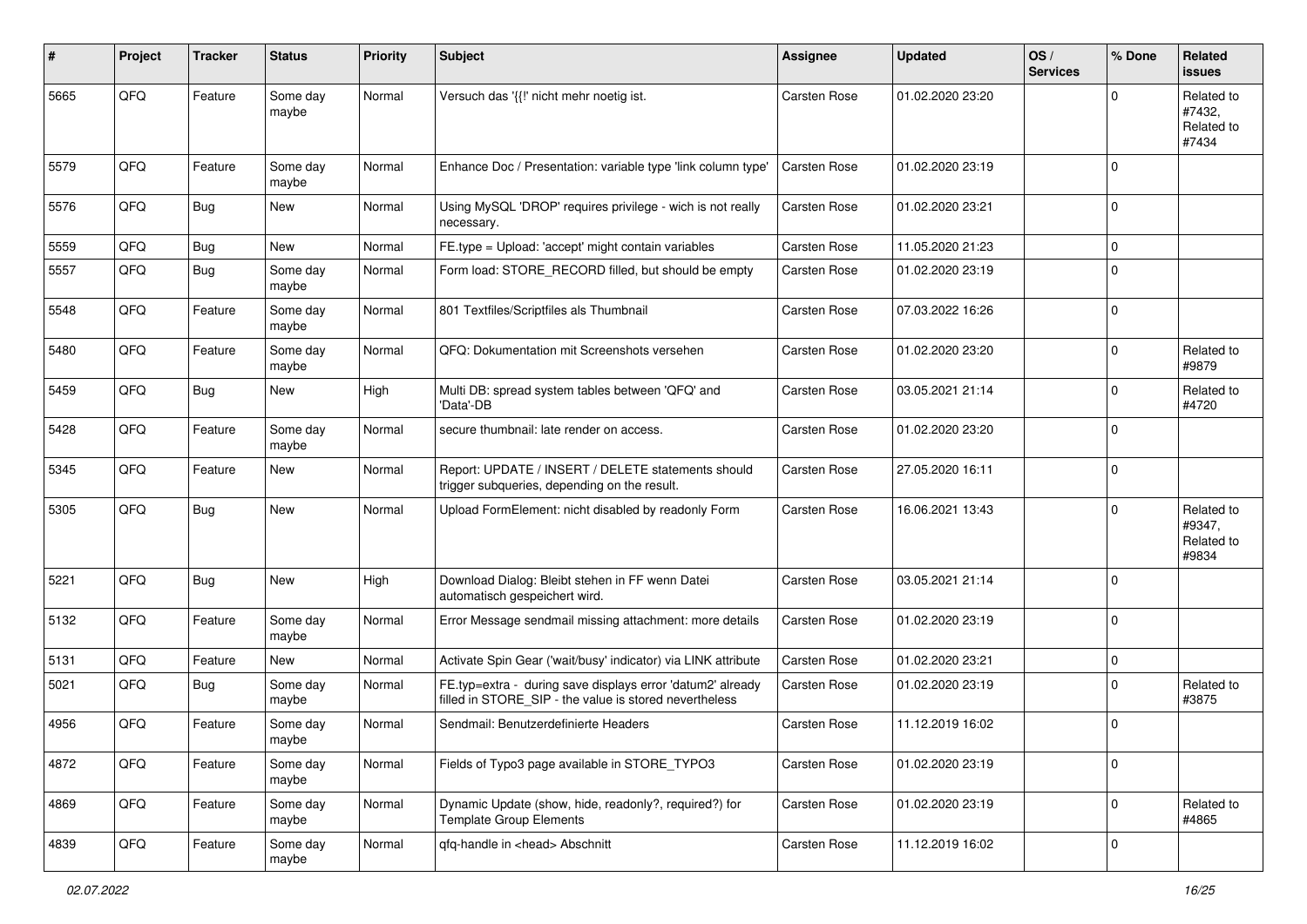| #    | Project | <b>Tracker</b> | <b>Status</b>     | <b>Priority</b> | Subject                                                                                                                 | <b>Assignee</b>     | <b>Updated</b>   | OS/<br><b>Services</b> | % Done      | Related<br>issues                              |
|------|---------|----------------|-------------------|-----------------|-------------------------------------------------------------------------------------------------------------------------|---------------------|------------------|------------------------|-------------|------------------------------------------------|
| 4771 | QFQ     | <b>Bug</b>     | Some day<br>maybe | Normal          | qfq: select-down-values empty after save (edit-form for<br>program administrators)                                      | Carsten Rose        | 01.02.2020 23:20 |                        | $\Omega$    | Related to<br>#4549, Has<br>duplicate<br>#4282 |
| 4757 | QFQ     | Feature        | Some day<br>maybe | Normal          | Test subrecord: download links ok? Links ok?                                                                            | <b>Carsten Rose</b> | 01.02.2020 23:20 |                        | $\mathbf 0$ |                                                |
| 4756 | QFQ     | <b>Bug</b>     | <b>New</b>        | Normal          | Form dirty even nothing changes                                                                                         | <b>Carsten Rose</b> | 11.12.2019 16:16 |                        | $\mathbf 0$ |                                                |
| 4659 | QFQ     | <b>Bug</b>     | Some day<br>maybe | Normal          | infoButtonExtra                                                                                                         | Carsten Rose        | 01.02.2020 23:20 |                        | $\mathbf 0$ |                                                |
| 4652 | QFQ     | Feature        | Some day<br>maybe | Normal          | UZH CD: Weiterleitung auf benutzerdefinierte 403/404 Seite                                                              | Carsten Rose        | 01.02.2020 23:20 |                        | $\mathbf 0$ |                                                |
| 4651 | QFQ     | Bug            | Some day<br>maybe | Normal          | "Loading document" Modal wird angezeigt bei uzhcd type=2<br>Ansicht                                                     | <b>Carsten Rose</b> | 01.02.2020 23:20 |                        | $\mathbf 0$ |                                                |
| 4650 | QFQ     | Feature        | Some day<br>maybe | Normal          | Convert html to doc/rtf                                                                                                 | <b>Carsten Rose</b> | 01.02.2020 23:20 |                        | $\mathbf 0$ | Related to<br>#10704                           |
| 4606 | QFQ     | Feature        | Some day<br>maybe | Normal          | link: qualifier to render bootstrap button                                                                              | Carsten Rose        | 01.02.2020 23:19 |                        | $\mathbf 0$ |                                                |
| 4583 | QFQ     | <b>Bug</b>     | Some day<br>maybe | Normal          | Dynamic Update bei TypeAhead Feldern                                                                                    | Carsten Rose        | 01.02.2020 23:19 |                        | $\mathbf 0$ |                                                |
| 4549 | QFQ     | Bug            | Some day<br>maybe | Normal          | TemplateGroups: FE.type SELECT loose selected value<br>after save                                                       | <b>Carsten Rose</b> | 01.02.2020 23:20 |                        | $\mathbf 0$ | Related to<br>#4548,<br>Related to<br>#4771    |
| 4528 | QFQ     | <b>Bug</b>     | Some day<br>maybe | Normal          | extraButtonLock mit SQLAhead Bug                                                                                        | <b>Carsten Rose</b> | 01.02.2020 23:19 |                        | $\mathbf 0$ |                                                |
| 4413 | QFQ     | Feature        | <b>New</b>        | Normal          | fieldset: show/hidden, modeSql, dynamicUpdate                                                                           | <b>Carsten Rose</b> | 09.02.2022 15:19 |                        | $\mathbf 0$ |                                                |
| 4365 | QFQ     | Feature        | Some day<br>maybe | Normal          | Multi Language: new way of config                                                                                       | Carsten Rose        | 01.02.2020 23:20 |                        | $\mathbf 0$ |                                                |
| 4349 | QFQ     | Feature        | Some day<br>maybe | Normal          | link download: downloaded external URL to<br>deliver/concatenate - check mimetipe and handle it correctly               | Carsten Rose        | 11.12.2019 16:02 |                        | $\mathbf 0$ |                                                |
| 4343 | QFQ     | Feature        | Some day<br>maybe | Normal          | Link: Classifier to add 'attributes'                                                                                    | Carsten Rose        | 01.02.2020 23:20 |                        | $\mathbf 0$ | Related to<br>#14077                           |
| 4330 | QFQ     | Feature        | Some day<br>maybe | Normal          | Error Message: report missing {{ / }} in sqlUpdate, sqlInsert,<br>sqlDelete, sqlAfter, sqlBefore in FE action elements. | <b>Carsten Rose</b> | 01.02.2020 23:20 |                        | $\mathbf 0$ |                                                |
| 4328 | QFQ     | <b>Bug</b>     | Some day<br>maybe | Normal          | Error Message: Show FE name/number on problems in FE                                                                    | Carsten Rose        | 01.02.2020 23:20 |                        | $\mathbf 0$ |                                                |
| 4293 | QFO     | <b>Bug</b>     | Some day<br>maybe | Normal          | Download broken if token 'd:' is missing - but no error<br>message                                                      | Carsten Rose        | 11.12.2019 16:03 |                        | $\mathbf 0$ | Related to<br>#7514                            |
| 4279 | QFO     | <b>Bug</b>     | Some day<br>maybe | High            | config.linkVars lost                                                                                                    | Carsten Rose        | 03.05.2021 21:14 |                        | $\mathsf 0$ |                                                |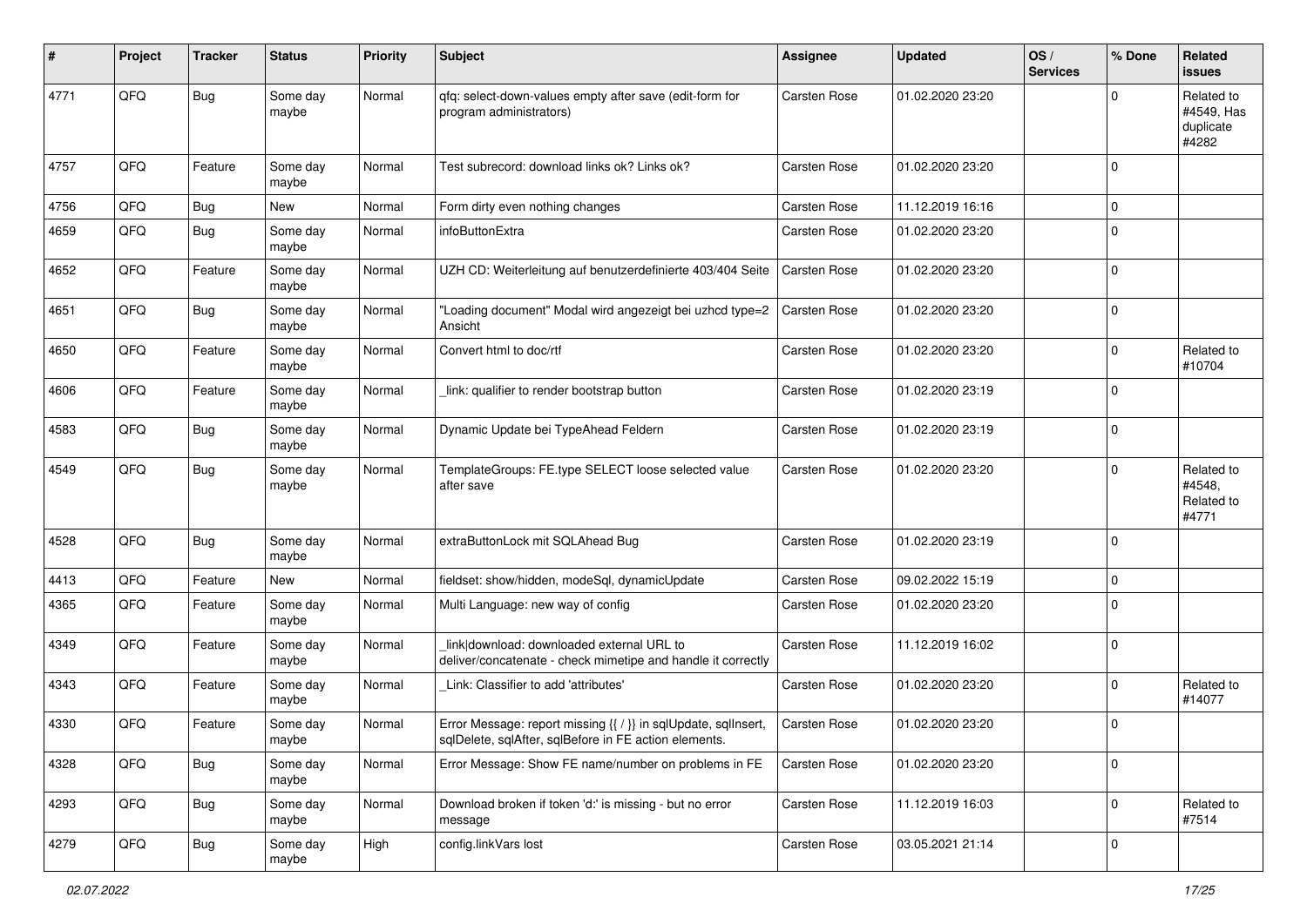| $\vert$ # | Project | <b>Tracker</b> | <b>Status</b>     | <b>Priority</b> | <b>Subject</b>                                                                                                     | <b>Assignee</b>     | <b>Updated</b>   | OS/<br><b>Services</b> | % Done      | Related<br><b>issues</b>                    |
|-----------|---------|----------------|-------------------|-----------------|--------------------------------------------------------------------------------------------------------------------|---------------------|------------------|------------------------|-------------|---------------------------------------------|
| 4259      | QFQ     | Feature        | Some day<br>maybe | Normal          | Instant trigger a cron job                                                                                         | <b>Carsten Rose</b> | 11.12.2019 16:03 |                        | $\mathbf 0$ |                                             |
| 4258      | QFQ     | Feature        | Some day<br>maybe | High            | <b>System Defaults: Forms</b>                                                                                      | <b>Carsten Rose</b> | 03.05.2021 21:14 |                        | $\mathbf 0$ |                                             |
| 4250      | QFQ     | Feature        | New               | Normal          | AutoCron in QFQ via PHP                                                                                            | <b>Carsten Rose</b> | 01.02.2020 23:21 |                        | $\mathbf 0$ | Related to<br>#3292,<br>Related to<br>#3291 |
| 4197      | QFQ     | Feature        | Some day<br>maybe | Normal          | Unit Test fuer JSON Stream von QuickFormQuery.php ><br>doForm()                                                    | Carsten Rose        | 11.12.2019 16:03 |                        | $\mathbf 0$ |                                             |
| 4092      | QFQ     | <b>Bug</b>     | Some day<br>maybe | Normal          | 1) Logging verbessern wann welches FE warum<br>ausgefuehrt wird, 2) Documentation: Best Practice Template<br>Group | Carsten Rose        | 01.02.2020 23:19 |                        | $\mathbf 0$ | Related to<br>#3504                         |
| 4082      | QFQ     | Feature        | New               | Normal          | Dynamic Update: modeSql - useful default                                                                           | Carsten Rose        | 01.02.2020 23:22 |                        | $\pmb{0}$   |                                             |
| 4050      | QFQ     | Feature        | New               | Normal          | sql.log: 1) FormElement ID which causes a specific action,<br>2) Result in the same row.                           | Carsten Rose        | 15.04.2020 11:35 |                        | $\mathbf 0$ | Related to<br>#5458                         |
| 4026      | QFQ     | Feature        | Some day<br>maybe | Normal          | sqlLog.sql: log number of FE.id                                                                                    | Carsten Rose        | 11.12.2019 16:03 |                        | $\mathbf 0$ | Related to<br>#5458                         |
| 4023      | QFQ     | Feature        | New               | Normal          | prepared statements - FE action: salveld, sqllnsert,<br>sqlUpdate, sqlDelete, sqlBefore, sqlAfter                  | Carsten Rose        | 11.12.2019 16:15 |                        | $\mathbf 0$ |                                             |
| 4018      | QFQ     | Feature        | New               | Normal          | typeahead: long query parameter / answer triggers 'Attack<br>detected' and purges current SIP storage.             | Carsten Rose        | 29.06.2022 22:46 |                        | $\mathbf 0$ | Related to<br>#9077                         |
| 4008      | QFQ     | <b>Bug</b>     | Some day<br>maybe | Normal          | FormElemen.type=sendmail: wrong 'TO' if 'real<br>name <rea@mail.to>' is used</rea@mail.to>                         | Carsten Rose        | 11.12.2019 16:03 |                        | $\mathbf 0$ |                                             |
| 3991      | QFQ     | Feature        | Some day<br>maybe | Normal          | report: Columnname '_skipWrap' skips 'fbeg', 'fend'                                                                | Carsten Rose        | 11.12.2019 16:03 |                        | $\mathbf 0$ |                                             |
| 3990      | QFQ     | Feature        | Some day<br>maybe | High            | custom class definition: add space automatically                                                                   | Carsten Rose        | 03.05.2021 21:14 |                        | $\mathbf 0$ |                                             |
| 3967      | QFQ     | Feature        | Some day<br>maybe | High            | Report: Checkbox, Radio, Dropdown, Input welches ohne<br>Submit funktioniert - 'Inline-Form'                       | Carsten Rose        | 03.05.2021 21:14 |                        | $\mathbf 0$ |                                             |
| 3947      | QFQ     | Feature        | Some day<br>maybe | Normal          | Attack detectect: logout current user                                                                              | Carsten Rose        | 11.12.2019 16:03 |                        | $\mathbf 0$ | Related to<br>#5458.<br>Related to<br>#6299 |
| 3942      | QFQ     | Feature        | Some day<br>maybe | Normal          | Action Elemente: neu generierte IDs via FE weitergeben                                                             | Carsten Rose        | 11.12.2019 16:03 |                        | $\mathsf 0$ | Related to<br>#3941                         |
| 3941      | QFO     | Feature        | Some day<br>maybe | Normal          | sqlAfter: es sollten mehrere moeglich sein                                                                         | Carsten Rose        | 11.12.2019 16:03 |                        | $\mathbf 0$ | Related to<br>#3942                         |
| 3905      | QFQ     | Feature        | Some day<br>maybe | Normal          | Documentation: Best Practice anhand eines Online<br>Bewerbungstools                                                | Carsten Rose        | 11.12.2019 16:03 |                        | $\mathbf 0$ |                                             |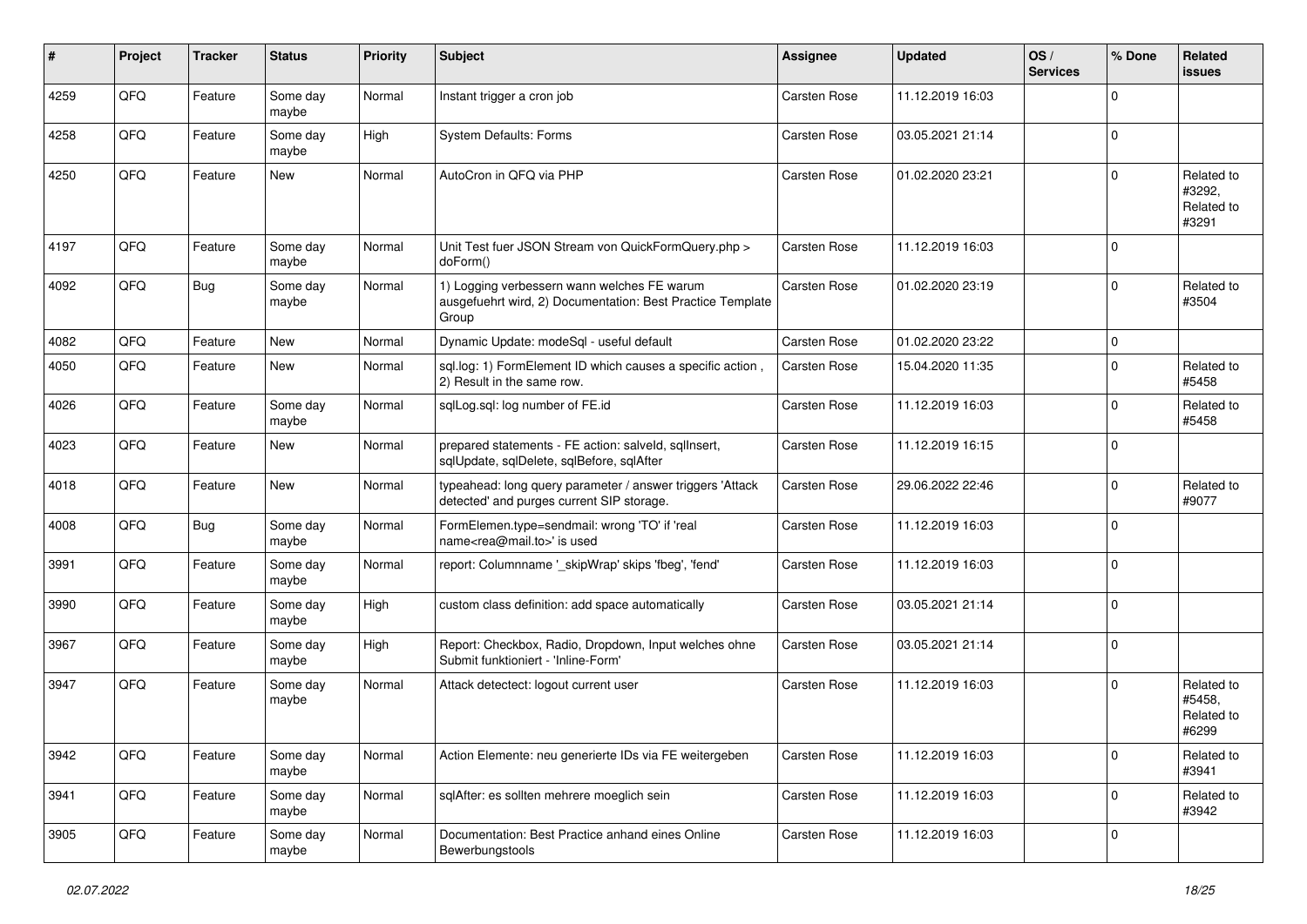| #    | Project | <b>Tracker</b> | <b>Status</b>     | <b>Priority</b> | Subject                                                                                                                                      | <b>Assignee</b>     | <b>Updated</b>   | OS/<br><b>Services</b> | % Done      | Related<br>issues                           |
|------|---------|----------------|-------------------|-----------------|----------------------------------------------------------------------------------------------------------------------------------------------|---------------------|------------------|------------------------|-------------|---------------------------------------------|
| 3900 | QFQ     | Feature        | Some day<br>maybe | Normal          | Extend documentation of 'Copy / Paste'                                                                                                       | <b>Carsten Rose</b> | 11.12.2019 16:03 |                        | $\mathbf 0$ | Related to<br>#3899                         |
| 3895 | QFQ     | Bug            | Some day<br>maybe | Normal          | typeahead pedantic: on lehrkredit Idap webpass - if only one<br>person is in dropdown, such person can't be selected                         | Carsten Rose        | 11.12.2019 16:03 |                        | $\mathbf 0$ |                                             |
| 3882 | QFQ     | Bug            | Some day<br>maybe | Normal          | templateGroup: disable 'add' if limit is reached - funktioniert<br>nicht wenn bereits records existierten                                    | <b>Carsten Rose</b> | 11.12.2019 16:03 |                        | $\mathbf 0$ |                                             |
| 3877 | QFQ     | Feature        | Some day<br>maybe | Normal          | FormEditor: die Felder die aktuell nicht gebraucht werden<br>nur auf readonly/disabled setzen (nicht ausblenden > das<br>irritiert.          | Carsten Rose        | 11.12.2019 16:03 |                        | $\mathbf 0$ |                                             |
| 3867 | QFQ     | Feature        | Priorize          | Normal          | Readonly Formular: Template Groups add/delete<br>ausbeldnen                                                                                  | Carsten Rose        | 05.05.2021 22:12 |                        | $\mathbf 0$ |                                             |
| 3848 | QFQ     | Feature        | Some day<br>maybe | High            | Antivirus check fuer Upload files in qfq?                                                                                                    | <b>Carsten Rose</b> | 03.05.2021 21:14 |                        | $\mathbf 0$ | Related to<br>#4131                         |
| 3811 | QFQ     | <b>Bug</b>     | Some day<br>maybe | Normal          | Dynamic Update: extraButtonInfo - Text aktualisieren                                                                                         | Carsten Rose        | 11.12.2019 16:03 |                        | $\mathbf 0$ | Related to<br>#11517                        |
| 3782 | QFQ     | <b>Bug</b>     | Priorize          | Normal          | Bei fehlerhafter Eingabe (z.B. Datum) sollte das erwartete<br>Format angezeigt werden                                                        | Carsten Rose        | 01.02.2020 10:13 |                        | $\mathbf 0$ |                                             |
| 3750 | QFQ     | <b>Bug</b>     | Some day<br>maybe | Normal          | FE in a row: if one violates check, all are red                                                                                              | Carsten Rose        | 11.12.2019 16:03 |                        | $\mathbf 0$ |                                             |
| 3727 | QFQ     | Feature        | New               | High            | Security: Session Hijacking erschweren                                                                                                       | Carsten Rose        | 03.05.2021 21:14 |                        | $\mathbf 0$ |                                             |
| 3708 | QFQ     | Feature        | Some day<br>maybe | Normal          | Form: input - 'specialchars', 'none'  gewisse tags<br>erlauben, andere verbieten                                                             | Carsten Rose        | 11.12.2019 16:02 |                        | $\mathbf 0$ | Related to<br>#14320                        |
| 3682 | QFQ     | <b>Bug</b>     | Some day<br>maybe | Normal          | Dynamic update: Radio buttons                                                                                                                | Carsten Rose        | 11.12.2019 16:02 |                        | $\mathbf 0$ |                                             |
| 3677 | QFQ     | Feature        | Some day<br>maybe | Normal          | wkhtmltopdf: FE User access prohibited, if client IP changes<br>\$TYPO3_CONF_VARS[FE][lockIP]                                                | Carsten Rose        | 11.12.2019 16:02 |                        | $\mathbf 0$ |                                             |
| 3666 | QFQ     | Feature        | Some day<br>maybe | Normal          | a) Performance Messung: mysql_real_escape_string() im<br>Vergleich zu str_replace(), b) doppeltes Aufrufen von<br>mysql_real_escape_string() | <b>Carsten Rose</b> | 11.12.2019 16:02 |                        | $\mathbf 0$ |                                             |
| 3588 | QFQ     | <b>Bug</b>     | Some day<br>maybe | Normal          | templateGroup: versteckte Elemente werden weiterhin<br>gespeichert.                                                                          | <b>Carsten Rose</b> | 11.12.2019 16:02 |                        | $\mathbf 0$ |                                             |
| 3570 | QFQ     | <b>Bug</b>     | Some day<br>maybe | High            | Formular mit prmitnew permitEdit=Always wird nicht<br>aufgerufen (ist leer)                                                                  | Carsten Rose        | 03.05.2021 21:14 |                        | $\mathbf 0$ |                                             |
| 3547 | QFO     | <b>Bug</b>     | New               | Normal          | FE of type 'note' causes writing of empty fields.                                                                                            | Carsten Rose        | 01.02.2020 23:21 |                        | $\,0\,$     |                                             |
| 3537 | QFQ     | Feature        | Some day<br>maybe | Low             | SHOW COLUMNS FROM tableName - Extend '{{!'<br>definition                                                                                     | Carsten Rose        | 11.12.2019 16:02 |                        | $\mathbf 0$ |                                             |
| 3504 | QFO     | Feature        | New               | Normal          | Logging: welche Action FEs werden wann wie ausgefuehrt                                                                                       | Carsten Rose        | 01.02.2020 23:21 |                        | $\mathbf 0$ | Related to<br>#5458,<br>Related to<br>#4092 |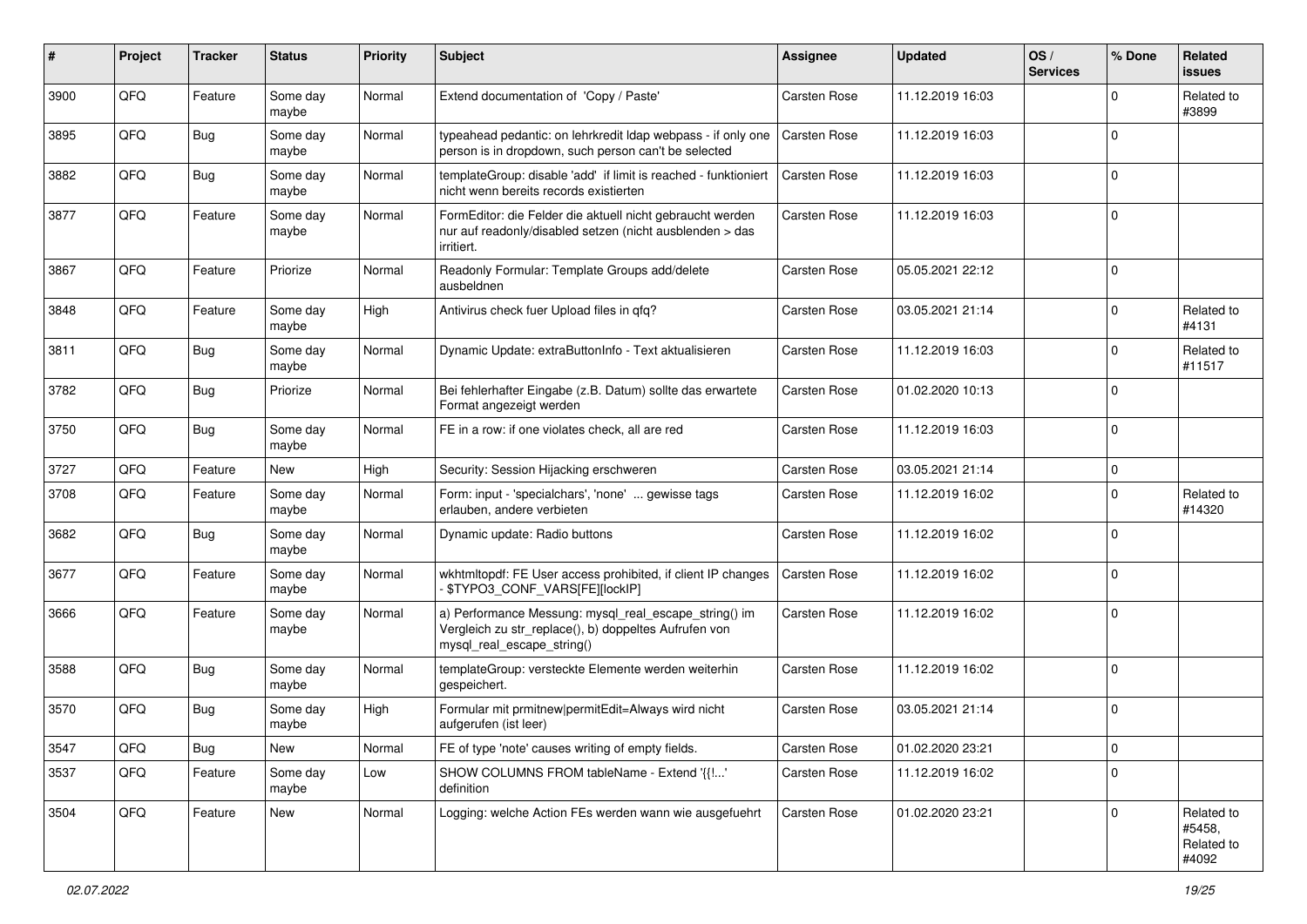| $\vert$ # | Project | <b>Tracker</b> | <b>Status</b>     | <b>Priority</b> | <b>Subject</b>                                                                                                                | <b>Assignee</b>     | <b>Updated</b>   | OS/<br><b>Services</b> | % Done      | Related<br>issues                           |
|-----------|---------|----------------|-------------------|-----------------|-------------------------------------------------------------------------------------------------------------------------------|---------------------|------------------|------------------------|-------------|---------------------------------------------|
| 3458      | QFQ     | Feature        | Some day<br>maybe | Normal          | Display 'Edit Form Element'-Checkbox on form: should<br>depend on FE Group                                                    | Carsten Rose        | 11.12.2019 16:02 |                        | $\Omega$    | Related to<br>#3447                         |
| 3457      | QFQ     | Feature        | Some day<br>maybe | Normal          | LDAP: concat multi values to one single entry                                                                                 | Carsten Rose        | 11.12.2019 16:02 |                        | $\Omega$    |                                             |
| 3432      | QFQ     | Feature        | New               | Normal          | subrecord: dynamicUpdate                                                                                                      | Carsten Rose        | 11.06.2020 21:10 |                        | 0           | Related to<br>#5691                         |
| 3385      | QFQ     | Feature        | Some day<br>maybe | Normal          | templateGroup: insert/update/delete non primary records                                                                       | Carsten Rose        | 11.12.2019 16:02 |                        | $\Omega$    |                                             |
| 3350      | QFQ     | Feature        | Some day<br>maybe | Normal          | FormEditor: Hilfetext hinter 'checktype'                                                                                      | Carsten Rose        | 11.12.2019 16:02 |                        | $\Omega$    |                                             |
| 3349      | QFQ     | <b>Bug</b>     | Some day<br>maybe | Normal          | config.qfq.ini: a) vertraegt keine '=' im Value (z.B. Passwort),<br>b) Values sollten in ticks einschliessbar sein (spaces, ) | Carsten Rose        | 11.12.2019 16:02 |                        | $\Omega$    |                                             |
| 3332      | QFQ     | Feature        | Some day<br>maybe | Normal          | Uploads: Thumbnails, Details zum hochgeladenen File                                                                           | Carsten Rose        | 11.12.2019 16:02 |                        | $\Omega$    | Related to<br>#3264,<br>Related to<br>#5333 |
| 3331      | QFQ     | Feature        | Some day<br>maybe | Normal          | Default Tooltip fuer page? Links: mit Form und Record ID                                                                      | <b>Carsten Rose</b> | 11.12.2019 16:02 |                        | $\Omega$    |                                             |
| 3291      | QFQ     | Feature        | Some day<br>maybe | Normal          | AutoCron websiteToken                                                                                                         | <b>Carsten Rose</b> | 11.12.2019 16:02 |                        | $\mathbf 0$ | Related to<br>#4250                         |
| 3285      | QFQ     | Feature        | Some day<br>maybe | Normal          | Zeichenlimit pro Feld: textarea / editor                                                                                      | Carsten Rose        | 11.12.2019 16:02 |                        | $\Omega$    |                                             |
| 3273      | QFQ     | Feature        | Some day<br>maybe | Low             | Dirty Flag in Form                                                                                                            | Carsten Rose        | 11.12.2019 16:02 |                        | $\Omega$    |                                             |
| 3267      | QFQ     | Feature        | Some day<br>maybe | Normal          | 2 Forms auf einer Seite: real + Read only                                                                                     | Carsten Rose        | 11.12.2019 16:03 |                        | $\pmb{0}$   |                                             |
| 3216      | QFQ     | Feature        | Some day<br>maybe | Normal          | dynamic update für checkbox label2                                                                                            | <b>Carsten Rose</b> | 11.12.2019 16:03 |                        | $\Omega$    | Related to<br>#2081                         |
| 3130      | QFQ     | <b>Bug</b>     | Some day<br>maybe | Normal          | Debug Info's nicht korrekt nach 'New > Save'.                                                                                 | Carsten Rose        | 11.12.2019 16:03 |                        | $\Omega$    | Related to<br>#3253                         |
| 3109      | QFQ     | <b>Bug</b>     | Some day<br>maybe | High            | RealUrl: Links werden nicht korrekt gerendert                                                                                 | Carsten Rose        | 03.05.2021 21:14 |                        | $\Omega$    |                                             |
| 3061      | QFQ     | <b>Bug</b>     | Some day<br>maybe | High            | winstitute: mysql connection durcheinander - nmhp17<br>(ag7)/QFQ arbeitet mit DB/Tabellen von biostat.                        | Carsten Rose        | 03.05.2021 21:14 |                        | $\Omega$    |                                             |
| 2995      | QFQ     | Feature        | Some day<br>maybe | Normal          | Dropdown JQuery Plugin: 'chosen' - Moeglichkeit um Select<br>Listen mehr Funktion zu geben. Kein Bootstrap noetig.            | Carsten Rose        | 11.12.2019 16:03 |                        | $\Omega$    |                                             |
| 2643      | QFQ     | <b>Bug</b>     | Some day<br>maybe | Normal          | Zend / PHP Webinars anschauen                                                                                                 | Carsten Rose        | 01.02.2020 15:56 |                        | $\Omega$    |                                             |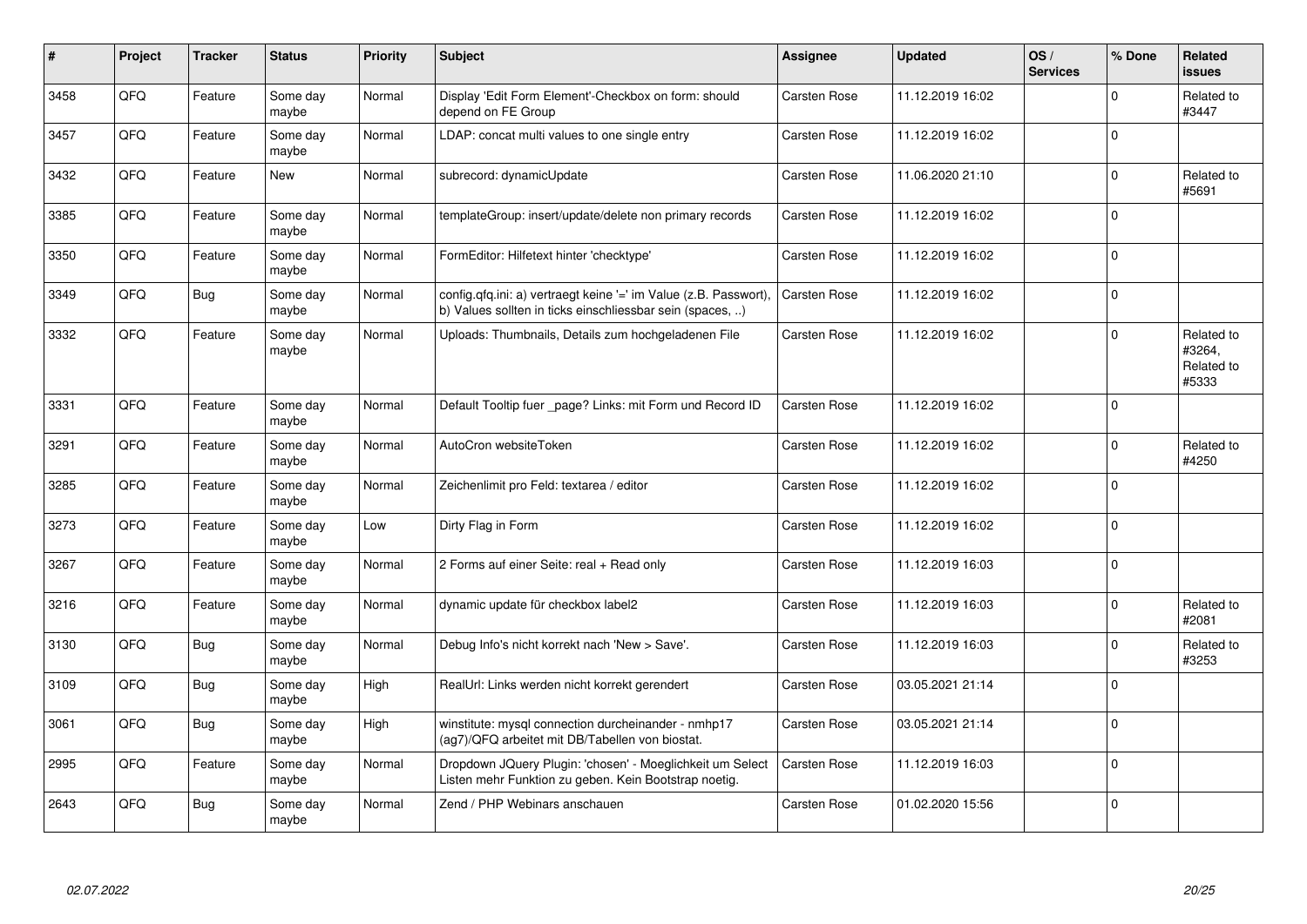| $\vert$ # | Project        | <b>Tracker</b> | <b>Status</b>     | <b>Priority</b> | <b>Subject</b>                                                                         | <b>Assignee</b>     | <b>Updated</b>   | OS/<br><b>Services</b> | % Done      | Related<br><b>issues</b>                                               |
|-----------|----------------|----------------|-------------------|-----------------|----------------------------------------------------------------------------------------|---------------------|------------------|------------------------|-------------|------------------------------------------------------------------------|
| 2361      | QFQ            | Feature        | <b>New</b>        | Normal          | Logging wer/wann/wo welches Formular aufgerufen hat                                    | Carsten Rose        | 11.12.2019 16:15 |                        | $\mathbf 0$ | Related to<br>#4432,<br>Related to<br>#7480                            |
| 2084      | QFQ            | Feature        | Some day<br>maybe | Normal          | Mailto mit encryption: Subrecord                                                       | Carsten Rose        | 11.12.2019 16:03 |                        | $\mathbf 0$ | Related to<br>#2082                                                    |
| 1946      | QFQ            | Feature        | Some day<br>maybe | Normal          | Kontrolle ob der ReadOnly Modus bei den<br>Formularelementen korrekt implementiert ist | Carsten Rose        | 11.12.2019 16:03 |                        | $\mathbf 0$ |                                                                        |
| 1635      | QFQ            | Feature        | Some day<br>maybe | Normal          | QFQ Extension content record: weitere Optionen<br>einblenden.                          | Carsten Rose        | 11.12.2019 16:03 |                        | $\mathbf 0$ |                                                                        |
| 10793     | QFQ            | Feature        | In Progress       | Normal          | Update NPM Packages                                                                    | Carsten Rose        | 07.09.2021 13:25 |                        | $30\,$      |                                                                        |
| 9517      | QFQ            | Feature        | In Progress       | High            | Input multiple tags with typeahead                                                     | Carsten Rose        | 03.05.2021 21:14 |                        | 40          | Related to<br>#10150                                                   |
| 13330     | QFQ            | Feature        | In Progress       | Normal          | Multi Form: Upload                                                                     | Carsten Rose        | 07.11.2021 12:40 |                        | 50          | Related to<br>#9706                                                    |
| 12440     | QFQ            | Feature        | In Progress       | Normal          | Typo3 V10 upgrade (durchfuehren und testen)                                            | <b>Carsten Rose</b> | 21.03.2022 09:53 |                        | 50          | Related to<br>#12357,<br>Related to<br>#12067,<br>Related to<br>#10661 |
| 9691      | QFQ            | <b>Bug</b>     | In Progress       | Normal          | Checkbox: dynamic update > readonly                                                    | Carsten Rose        | 01.02.2020 23:22 |                        | 50          | Related to<br>#9834                                                    |
| 6609      | QFQ            | Feature        | New               | Normal          | Formlet: JSON API erweitern                                                            | Carsten Rose        | 01.02.2020 23:21 |                        | 50          |                                                                        |
| 12632     | QFQ            | Feature        | New               | Normal          | TinyMCE: Prepare CSS classes for images                                                | Carsten Rose        | 04.06.2021 14:35 |                        | 100         | Blocked by<br>#12186                                                   |
| 12584     | QFQ            | Feature        | Feedback          | Normal          | T3 v10 migration script: replace alias-patterns (v11)                                  | Carsten Rose        | 28.05.2022 11:12 |                        | 100         |                                                                        |
| 10115     | QFQ            | Feature        | New               | Normal          | TypeAhead: static list                                                                 | Carsten Rose        | 26.02.2020 16:42 |                        | 100         |                                                                        |
| 9789      | QFQ            | <b>Bug</b>     | In Progress       | High            | Record Lock: release to early on 'leave page'                                          | Carsten Rose        | 10.01.2022 09:25 |                        | 100         | Related to<br>#10081,<br>Related to<br>#9173,<br>Related to<br>#8702   |
| 9275      | $\mathsf{QFQ}$ | <b>Bug</b>     | New               | Normal          | autcron: t3 page, which takes to long to respond, is not<br>reported properly          | <b>Carsten Rose</b> | 01.02.2020 23:22 |                        | 100         |                                                                        |
| 3402      | QFQ            | Feature        | Some day<br>maybe | Normal          | Syntax Highlighting via CodeMirror                                                     | Carsten Rose        | 11.12.2019 16:02 |                        | 100         | Related to<br>#3207                                                    |
| 13647     | QFQ            | <b>Bug</b>     | New               | Normal          | Autofocus funktioniert nicht auf Chrome                                                | Benjamin Baer       | 19.03.2022 17:44 |                        | $\pmb{0}$   |                                                                        |
| 13528     | $\mathsf{QFQ}$ | Bug            | New               | Normal          | qfq.io > releases: es wird kein neues Release angelegt                                 | Benjamin Baer       | 19.03.2022 17:46 |                        | $\pmb{0}$   |                                                                        |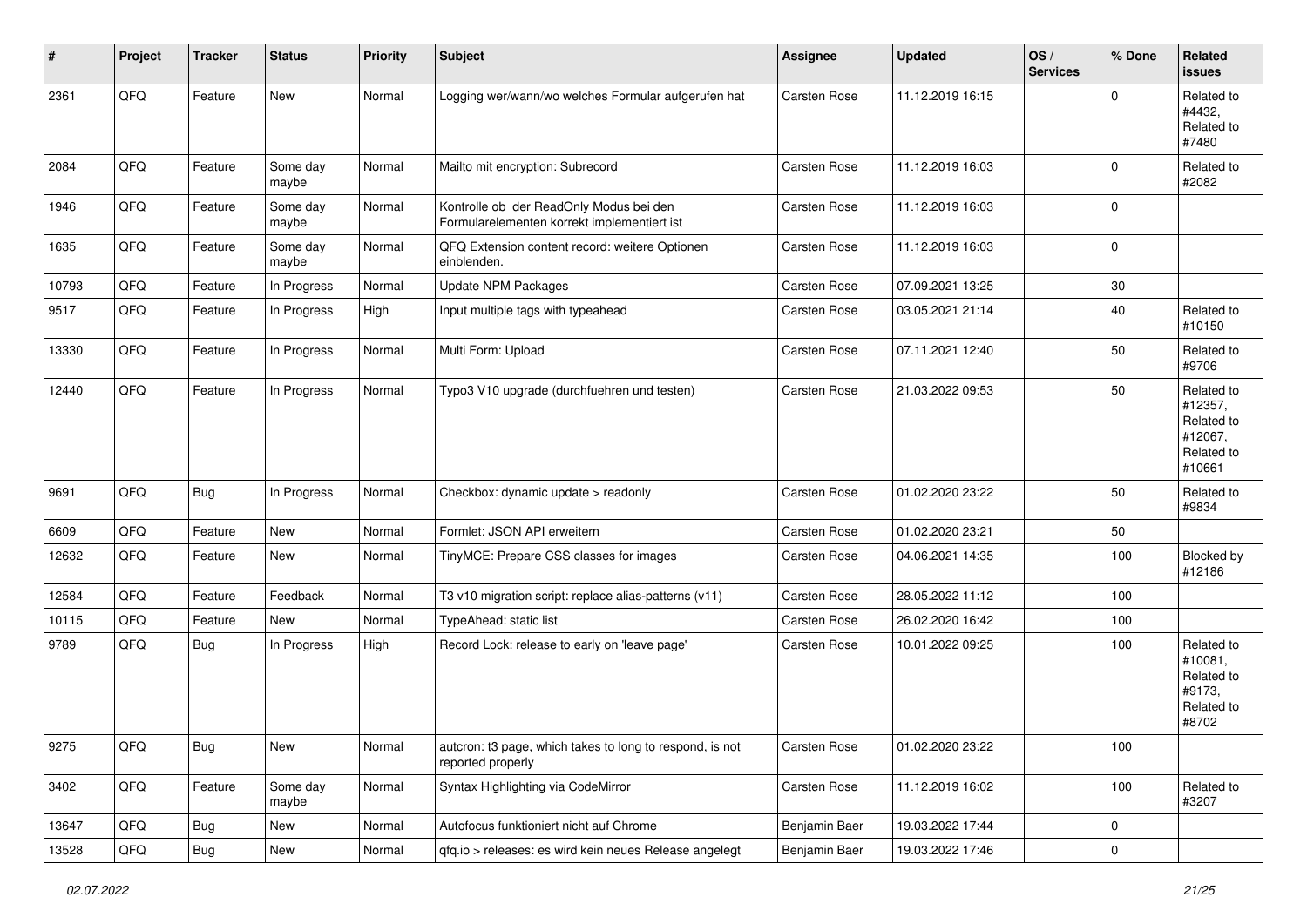| $\sharp$ | Project | <b>Tracker</b> | <b>Status</b>     | <b>Priority</b> | <b>Subject</b>                                                                     | <b>Assignee</b> | <b>Updated</b>   | OS/<br><b>Services</b> | % Done         | Related<br><b>issues</b>                                               |
|----------|---------|----------------|-------------------|-----------------|------------------------------------------------------------------------------------|-----------------|------------------|------------------------|----------------|------------------------------------------------------------------------|
| 12556    | QFQ     | Feature        | <b>New</b>        | Normal          | Pills Title: colored = static or dynamic on allrequiredgiven                       | Benjamin Baer   | 19.03.2022 17:49 |                        | 0              |                                                                        |
| 12490    | QFQ     | Feature        | <b>New</b>        | Normal          | Loading Plugins in QFQ - see what tinymce does. (lazy<br>loading)                  | Benjamin Baer   | 08.06.2022 10:37 |                        | $\Omega$       | Related to<br>#12611,<br>Related to<br>#10013,<br>Related to<br>#7732  |
| 12476    | QFQ     | Feature        | New               | Normal          | clearMe: a) should trigger 'dirty', b) sticky on textarea resize                   | Benjamin Baer   | 04.01.2022 08:40 |                        | 0              | Related to<br>#9528                                                    |
| 11237    | QFQ     | Bug            | New               | High            | Radiobutton / parameter.buttonClass= btn-default - kein dirty<br>Trigger           | Benjamin Baer   | 03.05.2021 21:12 |                        | 0              | Related to<br>#10766                                                   |
| 11057    | QFQ     | Bug            | New               | High            | Checkboxes ohne span.checkmark im Report werden<br>ausgeblendet                    | Benjamin Baer   | 03.05.2021 21:12 |                        | 0              | Related to<br>#11039                                                   |
| 10003    | QFQ     | Feature        | Priorize          | Normal          | fieldset: stronger visualize group                                                 | Benjamin Baer   | 12.02.2020 08:13 |                        | 0              |                                                                        |
| 9898     | QFQ     | Bug            | Feedback          | Normal          | Formular trotz Timeout gespeichert                                                 | Benjamin Baer   | 01.02.2020 15:56 |                        | 0              |                                                                        |
| 9548     | QFQ     | Feature        | Feedback          | High            | FormElement: Pattern mismatch - optional report only on<br>focus lost              | Benjamin Baer   | 03.05.2021 21:14 |                        | 0              |                                                                        |
| 9535     | QFQ     | Bug            | Feedback          | Normal          | Report:  AS ' vertical' - column to wide - vertical >> rot45,<br>rot <sub>90</sub> | Benjamin Baer   | 01.02.2020 15:56 |                        | 0              |                                                                        |
| 9135     | QFQ     | Feature        | Priorize          | Normal          | Progress Bar generic / replace old hourglass download<br>popup                     | Benjamin Baer   | 03.01.2022 07:43 |                        | $\overline{0}$ |                                                                        |
| 9130     | QFQ     | Feature        | Some day<br>maybe | Normal          | tablesorter: Automatic Row numbering / Zeilenummer                                 | Benjamin Baer   | 01.02.2020 23:22 |                        | 0              |                                                                        |
| 7965     | QFQ     | Feature        | Priorize          | Normal          | Input type 'text' with visual format - currency                                    | Benjamin Baer   | 03.01.2022 07:45 |                        | 0              |                                                                        |
| 7732     | QFQ     | Feature        | Some day<br>maybe | Normal          | Javascript: Lazy Loading der add on libs                                           | Benjamin Baer   | 08.06.2022 10:38 |                        | 0              | Related to<br>#12611,<br>Related to<br>#12490,<br>Related to<br>#10013 |
| 7730     | QFQ     | Feature        | Priorize          | Normal          | SELECT Box: title in between                                                       | Benjamin Baer   | 01.02.2020 23:22 |                        | $\Omega$       |                                                                        |
| 7602     | QFQ     | Feature        | ToDo              | High            | Multi Select: with checkboxes                                                      | Benjamin Baer   | 22.03.2022 09:07 |                        | 0              |                                                                        |
| 6972     | QFQ     | Feature        | Some day<br>maybe | Normal          | Fabric Clipboard / cross browser tab                                               | Benjamin Baer   | 01.02.2020 23:21 |                        | 0              |                                                                        |
| 6970     | QFQ     | Feature        | Some day<br>maybe | Normal          | tablesorter: default fuer 'sortReset' aendern von 'Ctrl' zu 'Alt'                  | Benjamin Baer   | 01.02.2020 23:21 |                        | 0              |                                                                        |
| 6870     | QFQ     | Feature        | Priorize          | Normal          | Click on '_link' triggers an API call                                              | Benjamin Baer   | 03.01.2022 08:25 |                        | 0              |                                                                        |
| 6801     | QFQ     | Feature        | Priorize          | Normal          | Fabric: Maximize / FullIscreen                                                     | Benjamin Baer   | 21.03.2022 09:56 |                        | 0              |                                                                        |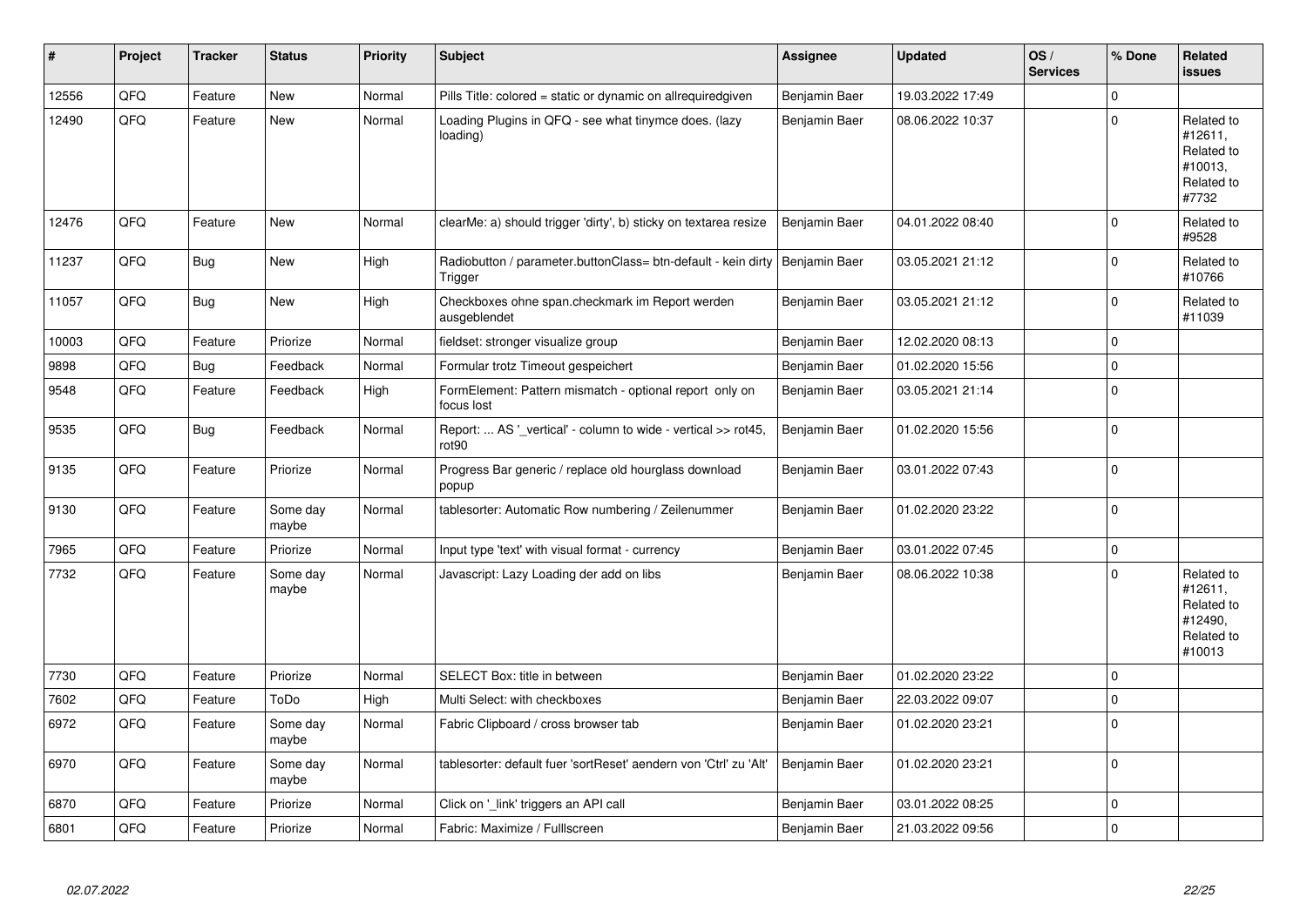| #     | Project | <b>Tracker</b> | <b>Status</b>     | <b>Priority</b> | <b>Subject</b>                                                                                                                                           | <b>Assignee</b> | <b>Updated</b>   | OS/<br><b>Services</b> | % Done      | Related<br><b>issues</b> |
|-------|---------|----------------|-------------------|-----------------|----------------------------------------------------------------------------------------------------------------------------------------------------------|-----------------|------------------|------------------------|-------------|--------------------------|
| 6566  | QFQ     | <b>Bug</b>     | Priorize          | Normal          | Link Function 'delete': provided parameter missing on page<br>reload                                                                                     | Benjamin Baer   | 03.01.2022 08:08 |                        | $\mathbf 0$ |                          |
| 6224  | QFQ     | Feature        | Priorize          | Normal          | Dynamic update: fade in/out fields                                                                                                                       | Benjamin Baer   | 21.03.2022 09:50 |                        | $\pmb{0}$   |                          |
| 6140  | QFQ     | Bug            | Priorize          | Normal          | QFQ DnD Sort: Locked fields                                                                                                                              | Benjamin Baer   | 21.03.2022 09:56 |                        | $\mathbf 0$ |                          |
| 5562  | QFQ     | Feature        | Priorize          | Normal          | Drag'n'Drop fuer Uploads                                                                                                                                 | Benjamin Baer   | 21.03.2022 09:52 |                        | $\pmb{0}$   | Related to<br>#9706      |
| 5389  | QFQ     | Feature        | Some day<br>maybe | Normal          | QFQ Design: Multline label / note                                                                                                                        | Benjamin Baer   | 01.02.2020 23:19 |                        | $\Omega$    |                          |
| 5366  | QFQ     | Feature        | Priorize          | Normal          | Saving with keyboard shortcuts                                                                                                                           | Benjamin Baer   | 21.03.2022 09:47 |                        | $\mathbf 0$ |                          |
| 5024  | QFQ     | Feature        | Some day<br>maybe | Normal          | Fabric: Generate PDF with edits                                                                                                                          | Benjamin Baer   | 01.02.2020 23:20 |                        | $\pmb{0}$   | Related to<br>#10704     |
| 4457  | QFQ     | Bug            | Priorize          | Normal          | typeahead: pressing return to select an item, saves the form<br>and closes the form.                                                                     | Benjamin Baer   | 03.01.2022 08:01 |                        | $\pmb{0}$   | Related to<br>#4398      |
| 4454  | QFQ     | <b>Bug</b>     | Some day<br>maybe | Normal          | Required Elements: multiple elements in a row - whole row<br>marked if only one input is empty.                                                          | Benjamin Baer   | 01.02.2020 23:20 |                        | $\mathbf 0$ |                          |
| 4420  | QFQ     | Feature        | Some day<br>maybe | Normal          | Client: Local Storage - store the changes of a form, local in<br>the browser.                                                                            | Benjamin Baer   | 11.12.2019 16:02 |                        | $\mathbf 0$ |                          |
| 4398  | QFQ     | <b>Bug</b>     | Some day<br>maybe | Normal          | Typeahead: mouse click in a prefilled input opens a single<br>item dropdown with the current value - click on it seems to<br>set the value, not the key. | Benjamin Baer   | 01.02.2020 23:20 |                        | $\Omega$    | Related to<br>#4457      |
| 3692  | QFQ     | Feature        | Some day<br>maybe | Normal          | QFQ Webseite                                                                                                                                             | Benjamin Baer   | 11.12.2019 16:02 |                        | $\mathbf 0$ | Related to<br>#5033      |
| 3415  | QFQ     | Feature        | Some day<br>maybe | Normal          | FE Login Box Templatefile                                                                                                                                | Benjamin Baer   | 11.12.2019 16:02 |                        | $\mathbf 0$ |                          |
| 2063  | QFQ     | <b>Bug</b>     | Some day<br>maybe | Normal          | Pills auf 'inaktiv' setzen falls keine Element auf dem Pill<br>sichtbar sind.                                                                            | Benjamin Baer   | 11.12.2019 16:03 |                        | $\pmb{0}$   | Related to<br>#3752      |
| 2665  | QFQ     | Bug            | Priorize          | Normal          | Dynamic Update funktioniert nicht, wenn beim<br>entsprechenden FormElement eine size angegeben ist.                                                      | Benjamin Baer   | 03.01.2022 08:12 |                        | 30          |                          |
| 8522  | QFQ     | Feature        | Some day<br>maybe | Normal          | build QFQ - npm warnings                                                                                                                                 | Benjamin Baer   | 01.02.2020 23:19 |                        | 50          |                          |
| 14185 | QFQ     | Feature        | <b>New</b>        | Normal          | External/Autocron.php - better suitable directory                                                                                                        | Support: System | 28.05.2022 11:03 |                        | $\pmb{0}$   |                          |
| 12156 | QFQ     | Feature        | <b>New</b>        | Normal          | Form: Optional disable 'leave page'                                                                                                                      |                 | 03.05.2021 20:45 |                        | $\mathbf 0$ |                          |
| 12135 | QFQ     | Feature        | <b>New</b>        | Normal          | Subrecord: Notiz                                                                                                                                         |                 | 24.04.2021 16:58 |                        | $\pmb{0}$   |                          |
| 12039 | QFQ     | Feature        | <b>New</b>        | Normal          | Missing htmlSpecialChar() in pre processing on form submit                                                                                               |                 | 18.02.2021 00:09 |                        | $\mathbf 0$ | Related to<br>#14320     |
| 12038 | QFQ     | Feature        | New               | Normal          | a) STORE VAR: filenameOnlyStripUniq, b) SP:<br>QSTRIPUNIQ()                                                                                              |                 | 17.02.2021 23:55 |                        | $\mathbf 0$ |                          |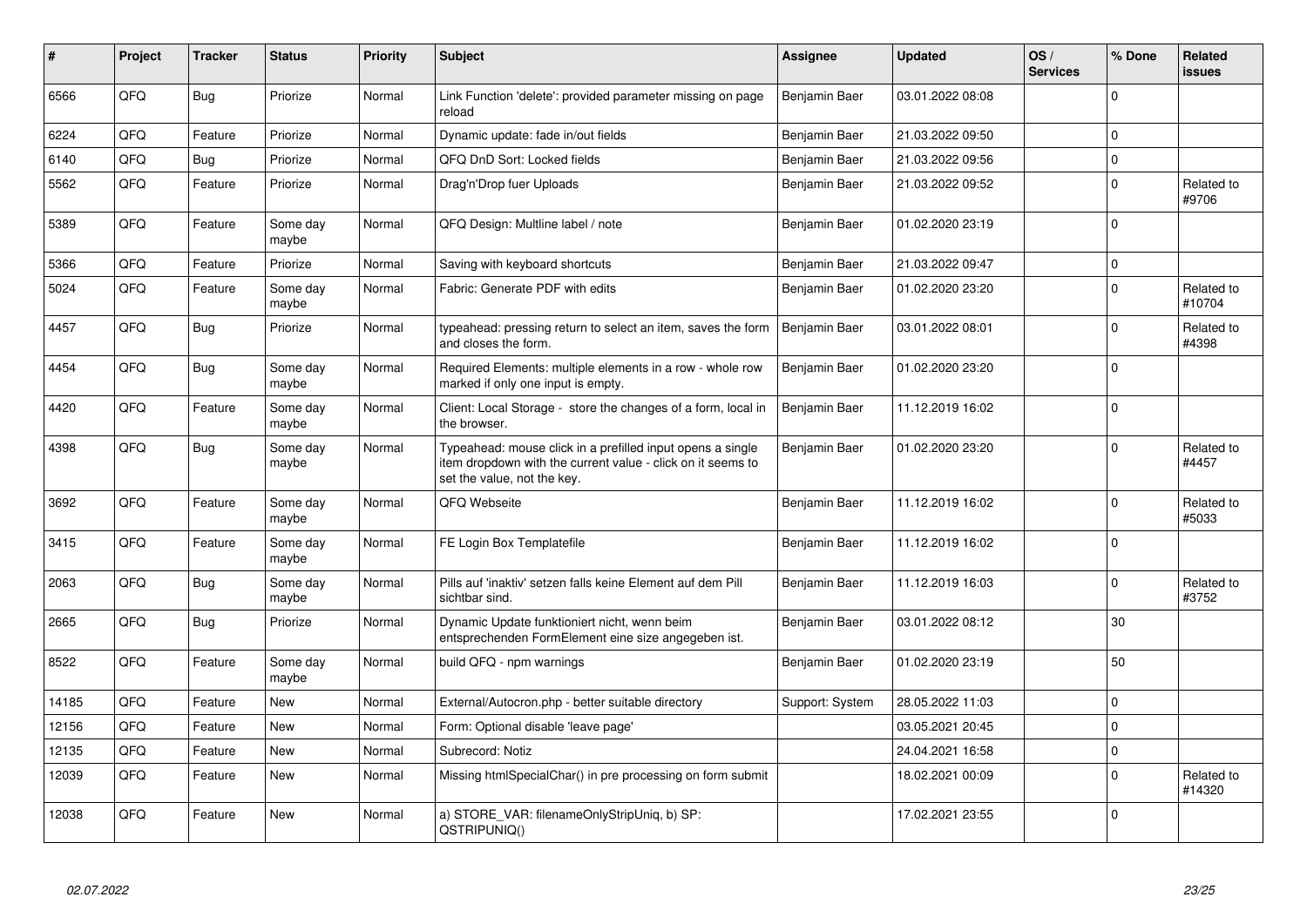| #     | Project | <b>Tracker</b> | <b>Status</b>     | <b>Priority</b> | <b>Subject</b>                                                             | <b>Assignee</b> | <b>Updated</b>   | OS/<br><b>Services</b> | % Done      | Related<br>issues                           |
|-------|---------|----------------|-------------------|-----------------|----------------------------------------------------------------------------|-----------------|------------------|------------------------|-------------|---------------------------------------------|
| 11850 | QFQ     | Feature        | New               | Urgent          | Wizard Form: basierend auf einer Tabelle eine Form<br>anlegen.             |                 | 03.05.2021 21:12 |                        | $\mathbf 0$ | Blocked by<br>#8082                         |
| 11716 | QFQ     | Feature        | New               | Normal          | Form an beliebiger Stelle im Report anzeigen                               |                 | 09.12.2020 09:47 |                        | 0           |                                             |
| 11715 | QFQ     | Bug            | New               | Normal          | acceptZeroAsRequired and requiredOffButMark do not<br>coincide             |                 | 08.12.2020 12:13 |                        | 0           |                                             |
| 11535 | QFQ     | Feature        | New               | Normal          | Ability to create SQL columns in frontend QFQ forms                        |                 | 17.11.2020 12:11 |                        | $\pmb{0}$   |                                             |
| 11534 | QFQ     | Feature        | New               | Normal          | Report: Action on selected rows - Table batchprocessing<br>feature         |                 | 18.11.2020 08:15 |                        | $\mathbf 0$ |                                             |
| 11522 | QFQ     | <b>Bug</b>     | New               | Normal          | Aus/Einblenden von Reitern                                                 |                 | 13.11.2020 14:58 |                        | $\pmb{0}$   |                                             |
| 11195 | QFQ     | <b>Bug</b>     | New               | Low             | Dynamic Update: Note not updated if new text is empty<br>(v20.4)           |                 | 25.09.2020 11:14 |                        | $\mathbf 0$ |                                             |
| 10890 | QFQ     | <b>Bug</b>     | New               | Normal          | AutoCron hangs                                                             |                 | 20.07.2020 13:56 |                        | $\pmb{0}$   |                                             |
| 10874 | QFQ     | Feature        | New               | Normal          | Erstellen eines Foreign Keys in der Tabelle "FormElement"                  |                 | 13.07.2020 10:11 |                        | $\pmb{0}$   |                                             |
| 10766 | QFQ     | Bug            | New               | High            | Radiobutton / parameter.buttonClass=btn-default: dynamic<br>update         |                 | 03.05.2021 21:12 |                        | $\mathbf 0$ | Related to<br>#11237                        |
| 10763 | QFQ     | Feature        | New               | Normal          | form accessed and submitted despite logout?                                |                 | 16.06.2020 11:43 |                        | 0           |                                             |
| 10759 | QFQ     | Bug            | New               | Normal          | emptyMeansNull - Feld falsch aktualisiert                                  |                 | 12.11.2020 23:45 |                        | $\mathbf 0$ |                                             |
| 10738 | QFQ     | Feature        | Some day<br>maybe | Normal          | CORS headers for external API requests                                     |                 | 10.06.2020 14:00 |                        | $\mathbf 0$ |                                             |
| 10384 | QFQ     | Feature        | New               | Normal          | Parameter Exchange QFQ Instances                                           |                 | 07.05.2020 09:38 |                        | $\mathbf 0$ |                                             |
| 10345 | QFQ     | Feature        | New               | Normal          | Templates - Patterns QFQ Style                                             |                 | 03.05.2021 21:01 |                        | $\mathbf 0$ | Related to<br>#10713                        |
| 10324 | QFQ     | <b>Bug</b>     | New               | Normal          | Excel Export mit Template funktioniert nur, wenn Template<br>vor uid kommt |                 | 30.03.2020 11:20 |                        | $\mathbf 0$ | Related to<br>#10257                        |
| 10114 | QFQ     | Feature        | New               | High            | Symbol (Link): 'G:' (Glyphicon) replaced by 'i:' (icon)                    |                 | 07.12.2021 17:19 |                        | $\mathbf 0$ | Related to<br>#3797,<br>Related to<br>#4194 |
| 9855  | QFQ     | <b>Bug</b>     | New               | Normal          | <b>Required Check</b>                                                      |                 | 01.02.2020 15:56 |                        | 0           |                                             |
| 9853  | QFQ     | Feature        | New               | Normal          | Check das SQL / QFQ / Mail Logfile geschrieben wird                        |                 | 09.01.2020 11:15 |                        | $\mathbf 0$ |                                             |
| 9126  | QFQ     | <b>Bug</b>     | Some day<br>maybe | Normal          | hidden Form elements are present in page source                            |                 | 02.01.2021 18:41 |                        | $\mathbf 0$ |                                             |
| 9024  | QFQ     | Bug            | Some day<br>maybe | Normal          | QFQ Einarbeitung                                                           |                 | 01.02.2020 15:56 |                        | $\mathbf 0$ |                                             |
| 9020  | QFQ     | Bug            | Some day<br>maybe | Normal          | radio mit buttonClass und dynamicUpdate lassen sich nicht<br>kombinieren   |                 | 11.12.2019 16:01 |                        | $\pmb{0}$   |                                             |
| 8056  | QFQ     | Feature        | Some day<br>maybe | Normal          | Termin Organisation (Reservation)                                          |                 | 01.02.2020 23:19 |                        | $\pmb{0}$   | Related to<br>#8658                         |